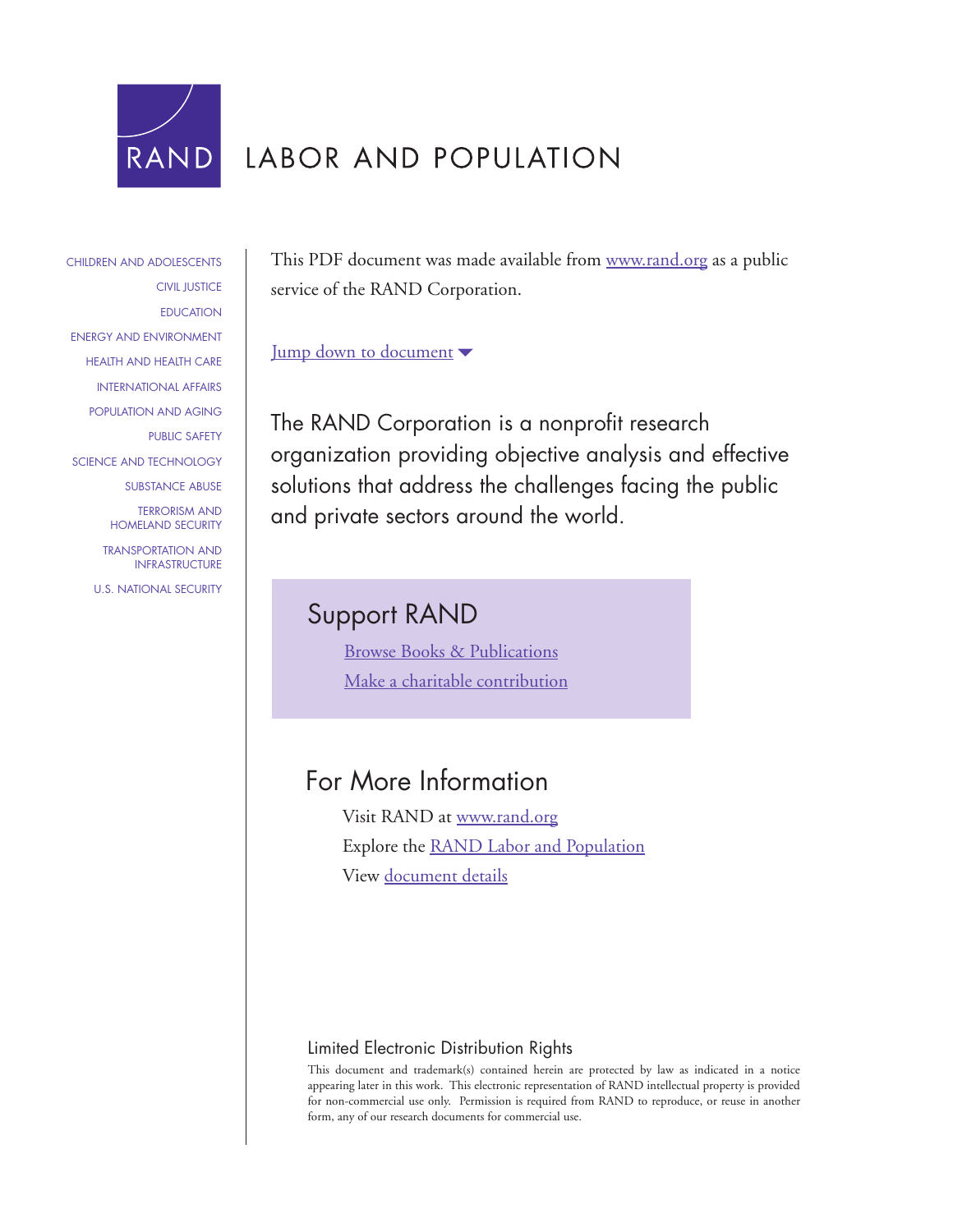## <span id="page-1-0"></span>**AN INVESTIGATION OF RACIAL AND ETHNIC DISPARITIES IN BIRTH WEIGHT IN CHICAGO NEIGHBORHOODS\***

#### NARAYAN SASTRY AND JON M. HUSSEY

*We examine differences in the mean birth weights of infants born to non-Hispanic black, non-Hispanic white, and Mexican-origin Hispanic mothers (of any race) in Chicago in 1990 using linear regression models with neighborhood fixed effects. Our pooled models accounted for 64% of the black-white difference and 57% of the black/Mexican-origin Hispanic difference. Differences in the relationship between measured characteristics and birth weight accounted for around half the birthweight gap between non-Hispanic black and other infants. Efforts to close this gap must go beyond programs that aim to reduce the level of risk factors among black women to address the causes of differences in the effects of risk factors.*

**G** roup differences in health reflect unequal life chances. Studying these differences can reveal important etiological mechanisms in the pathway to disease and is valuable for identifying the groups who are most in need of—and most likely to benefit from—societal investments in health (Preston and Taubman 1994). For these reasons, explaining the large and persistent racial and ethnic disparities in birth outcomes and infants' health in the United States is a priority. Despite dramatic improvements in the health of all infants over the past century, significant differences persist. Today, black infants are about 2.5 times more likely to die than white infants (Minino et al. 2002). The public health impact of this disparity is enormous but underappreciated. If black newborns faced the same risk of mortality as white newborns, over 60% of the deaths of black infants—a total of about 5,000 deaths—would be averted each year.<sup>1</sup>

Birth weight is a key indicator of the health of infants at birth, as well as of their mothers' reproductive health. It is likely to play an important role in the production of racial and ethnic differences in infants' survival because it is one of the strongest predictors of the risk of infant mortality (Institute of Medicine 1985) and because there are major differences in birth weight across racial and ethnic groups (Martin et al.  $2002$ ).<sup>2</sup>

The impact of birth weight appears to extend well beyond infancy. According to the fetal-origins hypothesis (Barker 1998), fetal undernutrition, for which low birth weight is a marker, may permanently program the body—for example, by reducing the number of

<sup>\*</sup>Narayan Sastry, RAND Corporation, 1700 Main Street, P.O. Box 2138, Santa Monica, CA 90407; E-mail: sastry@rand.org; Jon M. Hussey, Department of Maternal and Child Health, School of Public Health and Carolina Population Center, University of North Carolina at Chapel Hill, Chapel Hill, NC 27599-7445; E-mail: jon hussey@unc.edu. We gratefully acknowledge the helpful comments and feedback provided by Gunnar Almgren at many stages of the work reported in this paper. We also thank Glenn Good, Chicago Department of Public Health, and Barbara Sullivan, Illinois Department of Public Health.

<sup>1.</sup> In 2000, there were 622,598 black births (Martin et al. 2002) and 8,771 deaths of black infants (Minino et al. 2002). The probability of white infant mortality in 2000 was 0.0056806 (Minino et al. 2002). Applying this probability to black births results in  $622,598 \times 0.0056806 = 3,537$  expected deaths of infants. Thus there were  $8.771$  actual – 3.537 expected = 5.234 excess deaths of black infants in 2000.

<sup>2.</sup> In studying the effects of birth weight on infant mortality, it is difficult to consider the effects of birth weight independently from those of prematurity because of the strong association between low birth weight and preterm delivery (i.e., delivery before 37 weeks of gestation). In our analysis, we examined birth weight conditional on the length of gestation.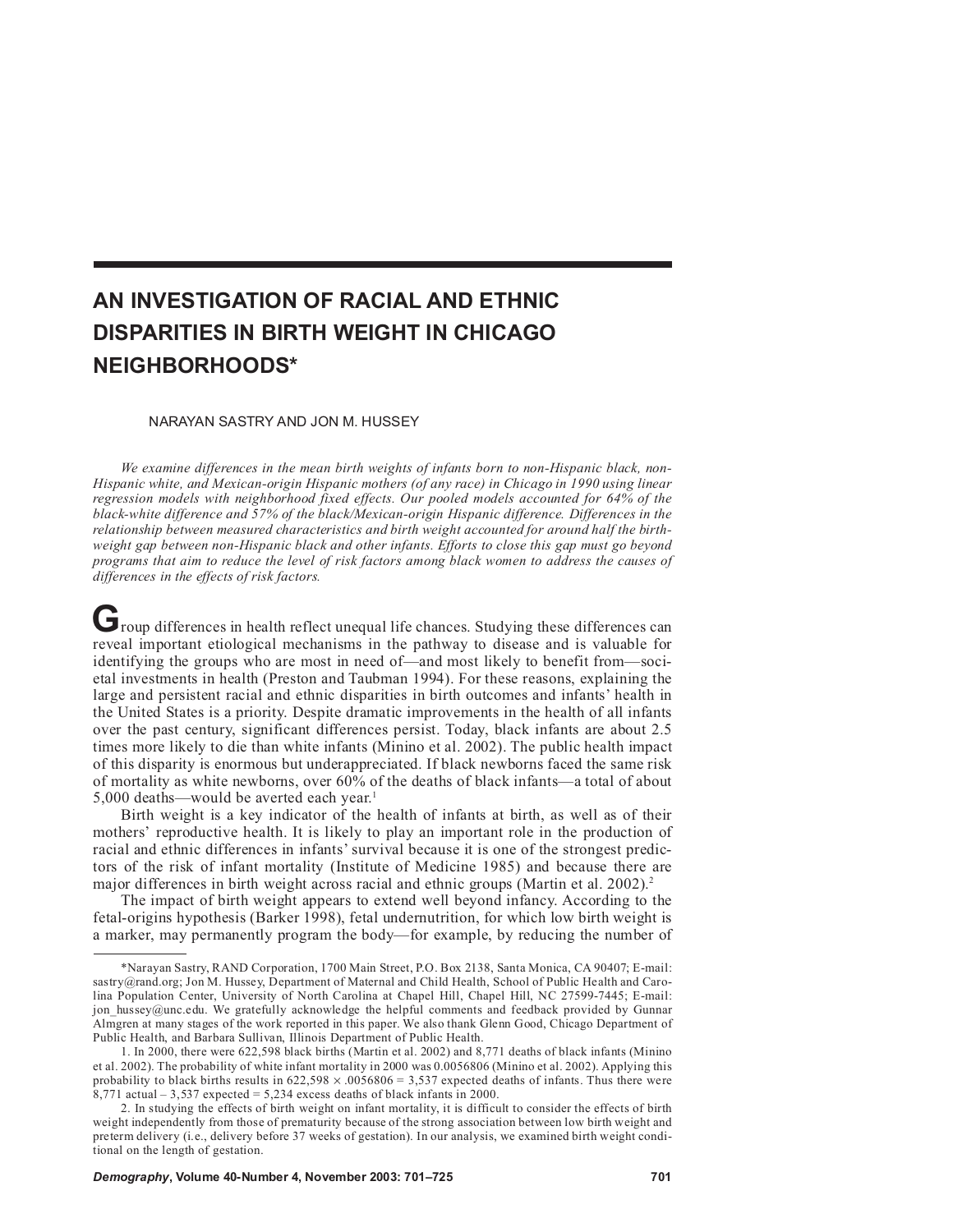cells in specific organs, changing the distribution of types of cells, or influencing metabolic processes. These programmed changes are associated with a variety of chronic diseases during adulthood and old age, such as diabetes (Barker et al. 1993), hypertension (Law et al. 1993), and cardiovascular disease (Rich-Edwards et al. 1997). In addition, birth weight may affect physiological and developmental outcomes from infancy through childhood and into adulthood. Studies have found a significant association between birth weight and the disabilities of school-age children (Avchen, Scott, and Mason 2001), behavioral problems (Sommerfelt, Ellertsen, and Markestad 1993), school-age reading and mathematics scores (Boardman et al. 2002), cognitive function during young adulthood (Richards et al. 2001), and educational attainment in adulthood (Conley and Bennett 2000), as well as reproductive outcomes, such as low birth weight (Wang et al. 1995), preterm birth (Porter et al. 1997), and gestational diabetes (Innes et al. 2002). It is unclear, however, the extent to which birth weight has a causal effect on these outcomes (e.g., reflecting intrauterine malnutrition) or, instead, reflects the influence of unmeasured family background or genetic factors or confounding through, for instance, postnatal nutrition and stimulation.

Nevertheless, the implication of this research is that improved birth weight is likely to have a large payoff in several different domains. Most obviously, it represents an important enhancement in infant and maternal health. Second, it leads to better health and developmental outcomes during childhood and adolescence and lower levels of chronic disease during adulthood and old age. Finally, reducing disparities in birth weight by race and ethnicity will contribute to a reduction in inequalities across these groups in an array of health outcomes.

This article examines racial and ethnic disparities in birth weight in Chicago. Our analysis drew on vital statistics for all singleton births in 1990 that were registered to Chicago-resident mothers and incorporated several methodological advances that distinguish it from previous work on this topic. Of particular note is that we estimated models with tract-level fixed effects that absorbed the influence of all neighborhood-level characteristics. We were able to include such a control because the data were geocoded to identify each woman's neighborhood of residence. This is a major advantage of using data from a single city, with the cost being the potential inability to generalize the findings to other areas.

Non-Hispanic blacks in Chicago in 1990 had significantly lower average birth weights than non-Hispanic whites and Mexican-origin Hispanics. Birth outcomes were qualitatively similar for non-Hispanic whites and Mexican-origin Hispanics, which is remarkable because the latter group consisted mainly of first-generation immigrants with relatively low levels of education and other disadvantages. This "Hispanic paradox" has been widely noted in the literature (e.g., Buekens et al. 2000). The results from our regression analysis indicate that neighborhood-level factors, socioeconomic and demographic background variables, and pregnancy-related behaviors accounted for a substantial portion of the differences in birth weight across the three racial and ethnic groups. In particular, these variables explained between half and two-thirds of the difference in the average birth weights of non-Hispanic blacks and whites (and similar proportions when blacks were compared with Mexican-origin Hispanics); on the other hand, the variables accounted for *all* the difference between non-Hispanic whites and Mexican-origin Hispanics.3 In addition, there was important variation in the effects of certain variables

<sup>3.</sup> Previous studies have explained substantially less of the disparities in birth weight or the risk of low birth weight between non-Hispanic blacks and other racial and ethnic groups (Institute of Medicine 1985). For example, Shiono et al. (1997) investigated 46 previously defined and new potential risk factors and found that, at best, they could account for less than one-third of the gap in birth weight between blacks and whites in Chicago and New York City. Berg, Wilcox, and d'Almada (2001) found that socioeconomic and behavioral factors explained approximately 10%–15% of the higher rate of very low birth weight among black mothers in Georgia. Finally, Gorman (1999), using U.S. data for 1990, reported that the unadjusted risk of low birth weight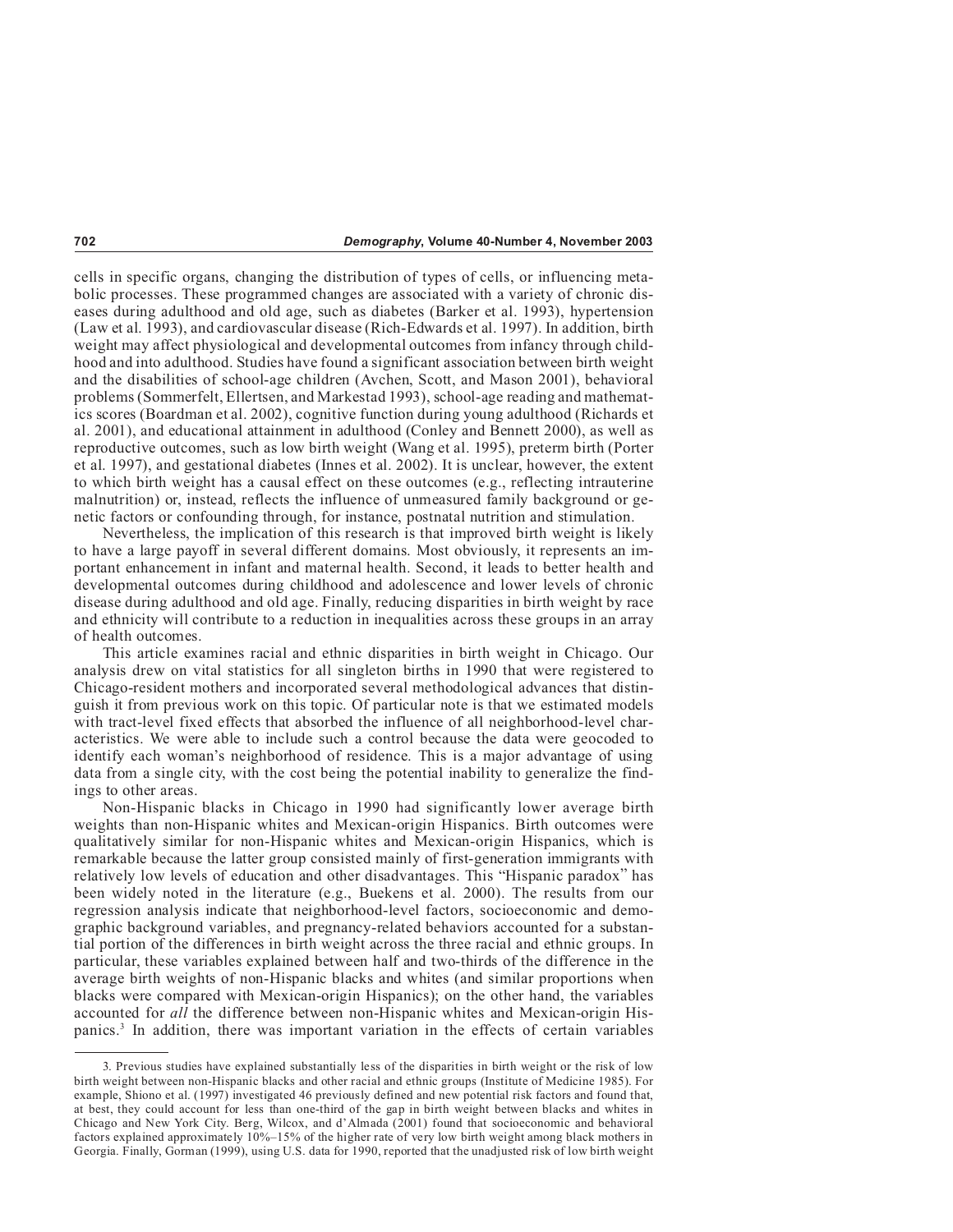across the three racial and ethnic groups. These differences, together with the effects of unmeasured or unmeasurable variables, accounted for the remainder of the gaps in birth weight by race and ethnicity.

#### **CONCEPTUAL FRAMEWORK**

The conceptual framework that guided our analysis closely follows the framework used in previous studies (e.g., Cramer, 1995; Hummer 1993; Mosley and Chen 1984; Schulz et al. 2002), and hence we discuss only its novel aspects here. Our modeling approach operationalized the conceptual framework and tackled several potentially important methodological issues.

Our main extension of the conceptual framework used in previous research was to incorporate a more comprehensive specification of the effects of neighborhood factors on birth outcomes. Theory and previous research have suggested that neighborhoods affect birth weight through social, service, and physical environmental pathways (Pebley and Sastry forthcoming). These pathways originate in the structural characteristics of contemporary urban America.4 The most influential of these structural characteristics is racial and ethnic residential segregation (Massey and Denton 1993). By promoting the spatial concentration of poverty and affluence (Massey 1996), segregation has a major impact on the social, service, and physical characteristics of neighborhoods. Closely linked to residential segregation are compositional differences across neighborhoods in a variety of dimensions, such as poverty, residential stability, family structure, age and gender distribution, average educational levels, and population density.

Almost all prior studies of the effects of neighborhoods on birth outcomes have focused exclusively on the effects of compositional factors (Collins and David 1997; O'Campo et al. 1997; Pearl, Braveman, and Abrams 2001; Rauh, Andrews, and Garfinkel 2001; Roberts 1997). However, a few studies have explored the pathways through which neighborhoods affect birth outcomes. Heck, Schoendorf, and Chavez (2002) examined the effects of proximity to prenatal services on births that were small for gestational age but found no significant effects. Buka et al. (2003) investigated the effects on birth weight in Chicago of neighborhood social support. Significant effects were found for births to white mothers but not for births to black mothers. Morenoff (2001), in another study of birth weight in Chicago neighborhoods, found violent crime to be a key predictor of lower birth weight. He also found neighborhood reciprocal exchange to be related to birth weight, but only among white and Mexican women.

A potentially large group of neighborhood- or community-level factors may affect birth weight. However, the lack of appropriate data on most of the relevant neighborhood factors and a desire to focus on the main aim of this article—namely, to examine racial and ethnic disparities in birth weight—led us to include no neighborhood-level factors in our models. Nevertheless, we believe that neighborhood factors *are* likely to be important. To reconcile these two perspectives, we included, separately for each tract, a single dummy variable. This variable captured the effects of all measured—and unmeasured—factors operating at the tract level and hence allowed us to control for the

was 2.637 times greater for non-Latino blacks than for non-Latino whites; after adjusting for a set of individuallevel and county-level covariates, the odds ratio dropped to only 2.165. In contrast, a number of previous studies have fully accounted for birth-weight disparities between Hispanics and non-Hispanic whites with a standard set of covariates (e.g., Hessol and Fuentes-Afflick 2000).

<sup>4.</sup> The structural characteristics of contemporary urban America are themselves a product of current and historical economic, political, and social processes, including shifts in the industrial and employment structure of the macroeconomy; racial discrimination; migration patterns; suburbanization; and public policies regarding residential segregation, public housing, and transportation (Jargowsky 1997; Massey and Denton 1993; Sugrue 1996; Wilson 1987, 1996).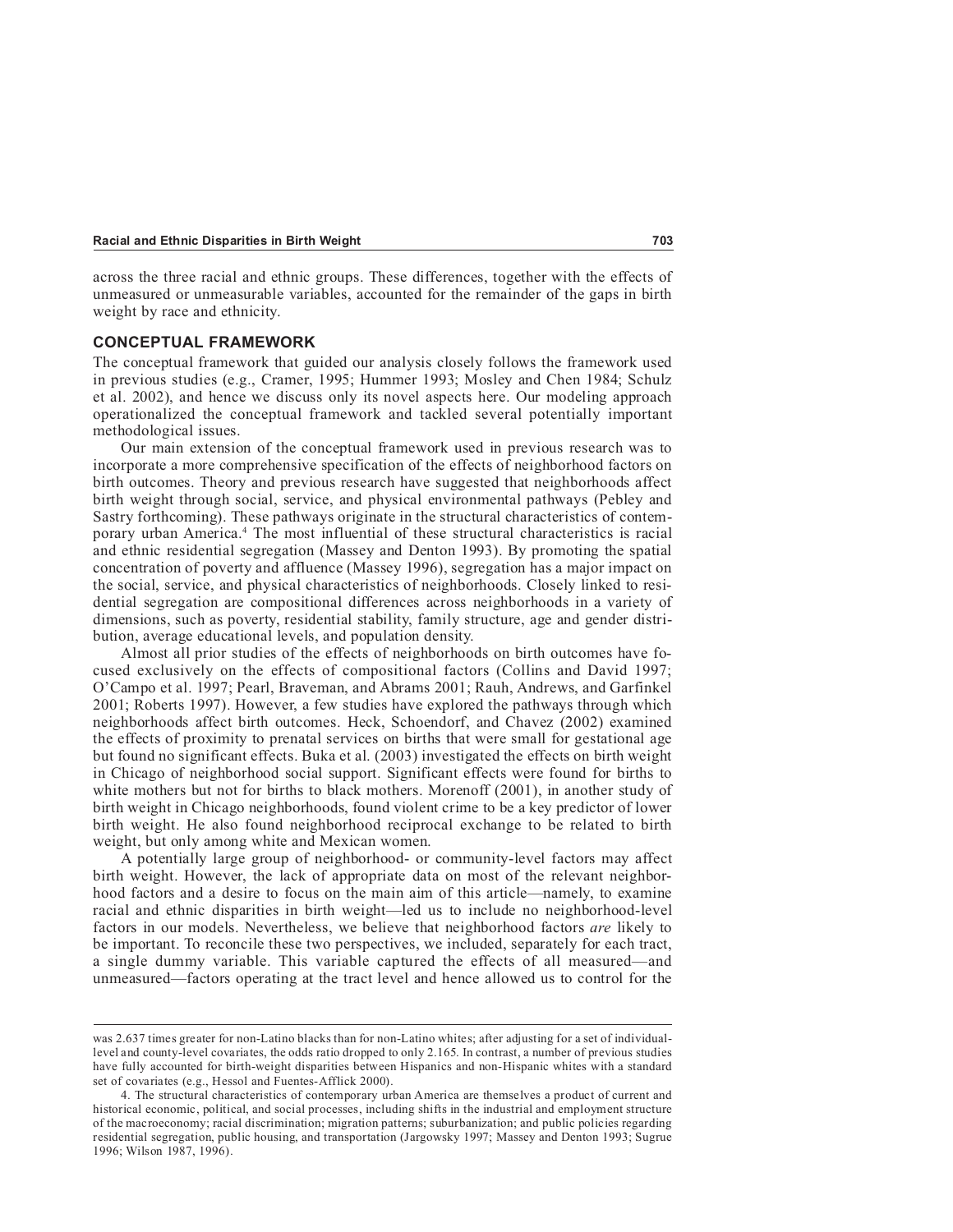complete set of neighborhood variables, although it did not permit us to identify the specific aspects of neighborhoods that are important.<sup>5</sup>

#### **MODELING APPROACH**

Our conceptual framework suggested an analytical approach to disentangling the effects of race and ethnicity on birth weight. The starting point was to examine the gross differences in mean birth weight across racial and ethnic groups. The next step was to remove the effects of neighborhood factors that, for the current analysis, we viewed principally as a nuisance. We did so by examining racial and ethnic disparities in birth weight with a model that included a control solely for tract of residence. We then began a more systematic analysis of the background and intermediate factors. We first estimated models that looked at the effects of background factors alone. The results from these models showed the gross effects of background factors while controlling for other background factors but none of the pathways or intermediate factors through which background characteristics affect birth weight. The next step was to add intermediate factors to the previous model. These results revealed how these intermediate factors affect birth weight. They also shed light on ways in which the background factors affect birth outcomes. In particular, by examining differences in the effects of background factors between this model and the previous one, we learned the extent to which the intermediate factors that we included in our models account for the gross effects.

Our first set of results shows the disparities in birth weight by racial and ethnic group—as well as the factors that account for these disparities—on the basis of models that used data that were pooled across the different groups. This approach has the advantage of providing a simple and clear way to examine the gross and net effects of race and ethnicity. In particular, the disparity in birth weight between the (omitted) baseline group and any other racial and ethnic group is represented by the coefficient on a dummy variable. This coefficient can be read directly from a table of results and is straightforward to understand and interpret. A shortcoming of the pooled data approach, however, is that it constrains the effects of all covariates to be identical for the different racial and ethnic groups. Imposing this structure on the model may be wrong and potentially misleading if the effects of covariates are substantially different across racial and ethnic groups. One solution would be to estimate models that allow for certain covariate effects to vary by race and ethnicity through the use of interaction effects. A more general approach is to stratify the data and estimate separate models for the different groups. The results from the stratified model are equivalent to those from a model that includes the full set of interaction effects involving race and ethnicity, although the former model is simpler to understand and interpret. However, it is not straightforward to summarize disparities in birth weight that remain after the included covariates were controlled using either of these models. To do so, we drew on a simple decomposition of birth-weight disparities that separates the total difference into two components, with the first component representing the contribution of differences in characteristics and the second component representing differences in the effects of any given set of characteristics. This decomposition, in essence, constructs a counterfactual case that estimates what the mean birth weight for one group (e.g., non-Hispanic whites) would be if they had their own characteristics but the relationship between these characteristics and birth weight that prevailed for another group (e.g., non-Hispanic blacks).

<sup>5.</sup> We used census tracts to represent neighborhoods. Census tracts are of a moderate size and closely approximate social definitions of neighborhoods. There is no consequence to this choice if neighborhoods are, in reality, composed of multiple tracts. However, it will matter if true neighborhoods have boundaries that bisect tracts or are smaller than tracts.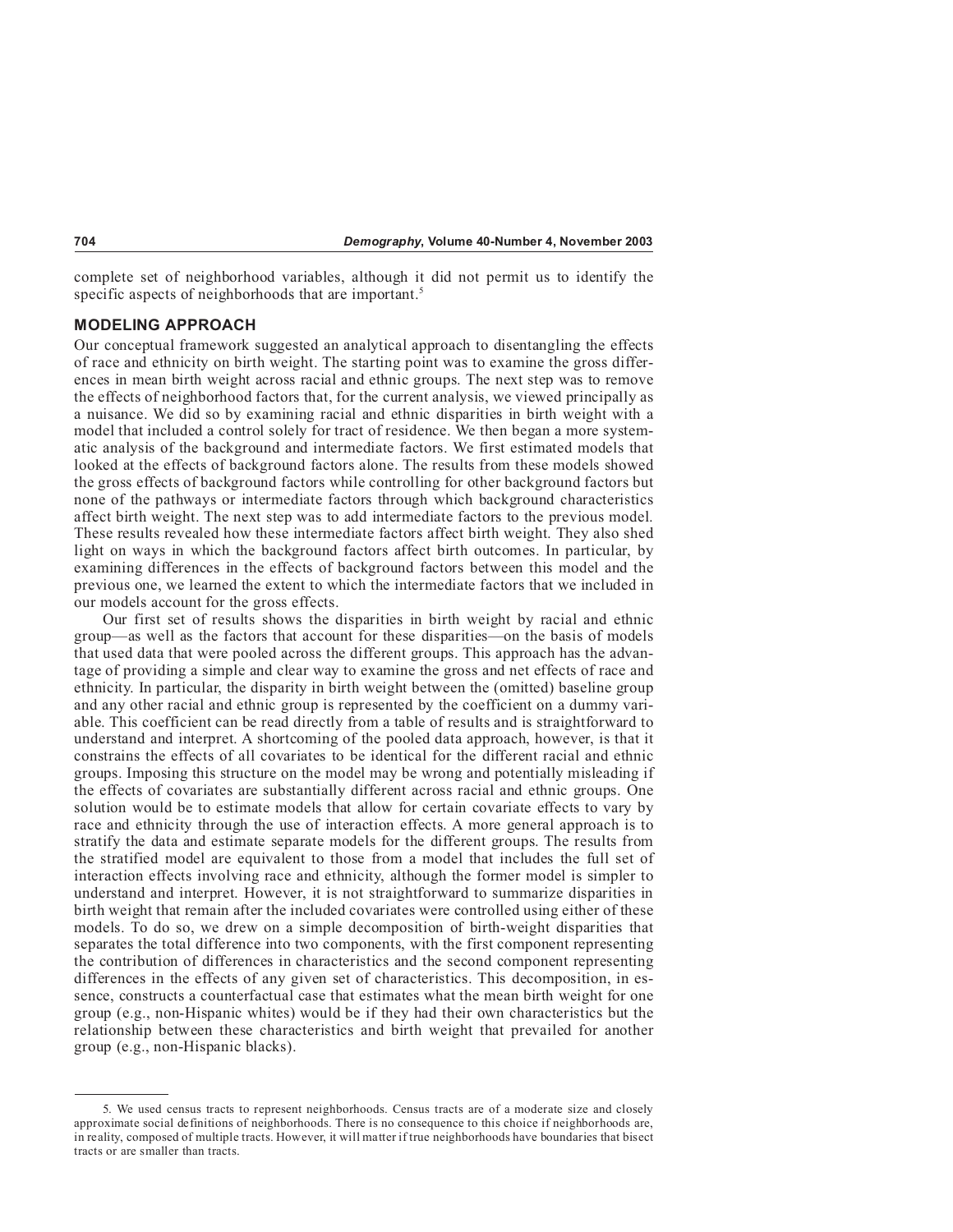#### **STATISTICAL METHODS**

We used linear regression models to estimate the effects on birth weight of the factors just discussed. There are several methodological issues that we addressed, and we discuss each of them in turn.

We modeled birth weight as a continuous outcome, in contrast to most—but not all—of the previous literature, which has used a dichotomous variable that distinguishes low birth weight  $(< 2,500$  grams) from normal birth weight and logistic regression techniques.6 We did so because a tremendous amount of information is discarded in the process of converting a continuous variable into a dichotomous one. This is a problem because it results in the loss of statistical power to estimate covariate effects with precision, which makes it more difficult to uncover true relationships that are present in the data.

Although the cutoff of 2,500 grams is meaningful in certain ways, it is arbitrary in other ways. As Rose (1992) noted, disease is nearly always a quantitative, rather than a categorical, phenomenon and hence has no natural definitions. The sharp distinction provided by the contrast of low birth weight with normal birth weight is, in many ways, a medical artifact. In particular, any increase in birth weight generally leads to lower infant mortality and better health and development outcomes, although the benefits are relatively large below 2,500 grams.<sup>7</sup>

We incorporated tract-level fixed effects in our models to capture the effects of all factors that influence birth weight that were common to births in the same neighborhood. These factors included measurable and unmeasurable neighborhood characteristics, as well as individual-level attributes that are shared by all mothers in the same tract. Most prior studies (e.g., Collins, Schulte, and Drolet 1998; O'Campo et al. 1997; Pearl et al. 2001; Roberts 1997) only partly adjusted for neighborhood characteristics through the incorporation of measured community-level variables. This is necessarily true because the array of community-level variables available through the decennial census or most other data sources is limited. Controlling for omitted neighborhood variables through the use of fixed effects also provides a way to account for the correlation among birth weights in the same tract that would otherwise result in the understatement of standard errors for parameter estimates. Fixed-effects models represent a specific alternative to the multilevel modeling approach that is growing in popularity among studies in public health, sociology, and other disciplines (Goldstein 1995). In particular, multilevel models are based on the incorporation of random effects (at one or more levels) that absorb level-specific errors. However, an important assumption behind standard multilevel models is that the random effects are independent of the measured covariates that appear in the model. This assumption may be commonly violated. However, few researchers test this assumption, although a straightforward statistical test, developed by Hausman (1978), is available. In contrast, fixed-effects models provide a simple means to control for the possible correlation between these unmeasured effects and the covariates that appear in the model by including a separate dummy variable for each tract represented in the data. To the extent that this correlation is present and important, it means that random-effects models, in contrast to fixed-effects models,

<sup>6.</sup> Examples of recent studies that analyzed birth weight as a dichotomous outcome include O'Campo et al. (1997), Roberts (1997), and Zhu et al. (1999). Among the studies that examined birth weight as a continuous outcome are Collins and David (1997), Pearl et al. (2001), and Shiono et al. (1997).

<sup>7.</sup> Wilcox (2001) argued that birth weight does not have a causal effect on infant mortality. He suggested that birth weight is the most useful for identifying small preterm births, which he contended is the only component of birth weight that directly affects infant mortality. Wilcox's point was that a unit increase in birth weight may not have the same effects on the risks of infant mortality across racial and ethnic groups, given their different birth-weight distributions. However, it is not clear whether this argument extends to other important outcomes that are also of interest, such as measures of development and other health outcomes—particularly those in later childhood and in adulthood. Given this uncertainty, we decided not to analyze birth weight normalized by ethnic group, the approach Wilcox suggested.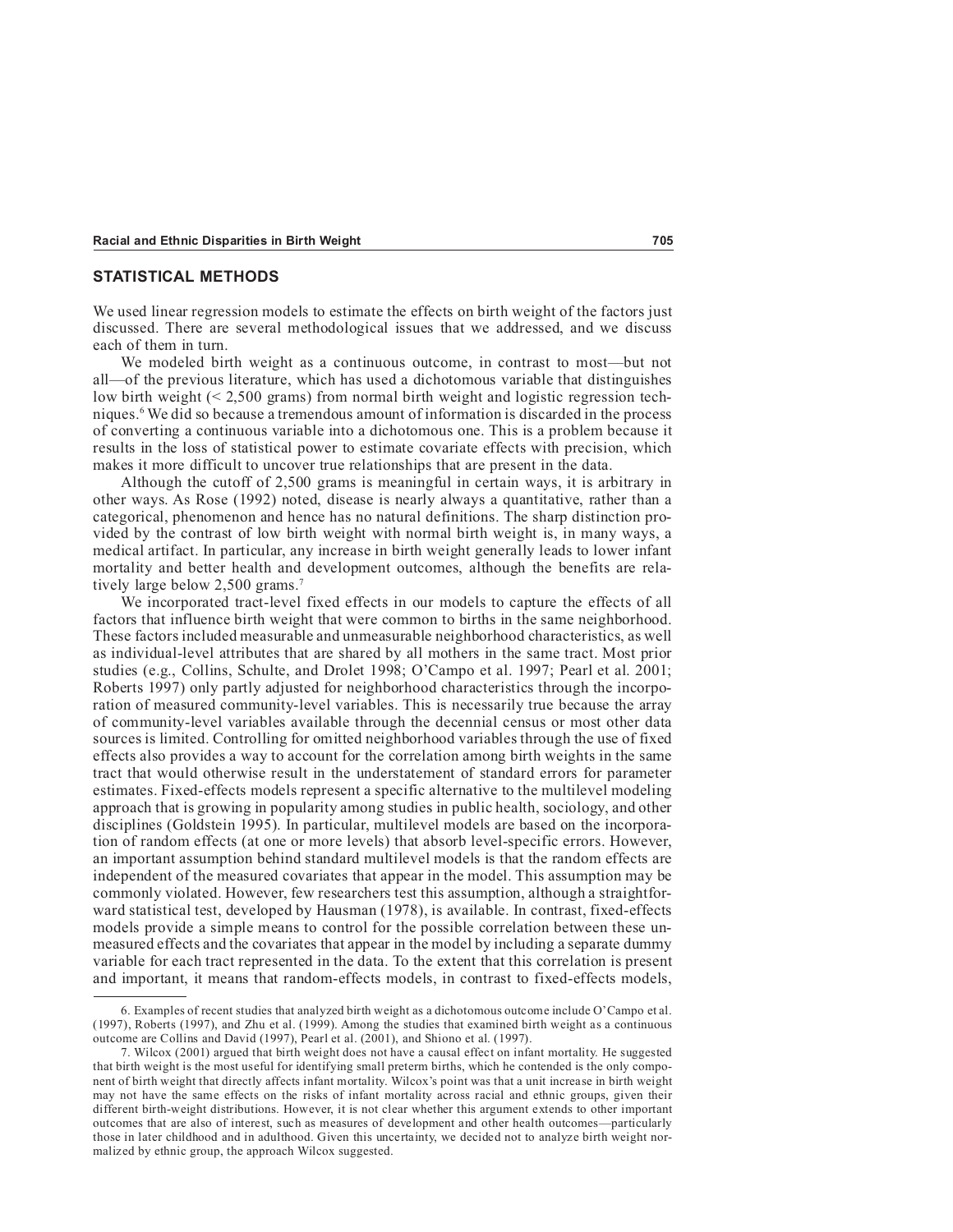lead to biased and inconsistent parameter estimates.<sup>8</sup> The fixed-effects approach was a better choice for our analysis because a series of formal Hausman tests comparing this approach to the random-effects approach consistently rejected the assumption on which the random-effects model is based (namely, that the regressors and the random tract-level effect are uncorrelated). The main disadvantage of a fixed-effects approach is that it precluded our ability to include neighborhood-level variables in the models. Examining the effects of specific neighborhood-level factors, however, was not our goal.

An additional complication in studies such as ours that analyze data from contiguous neighborhoods is the potential for spatial correlation. Similarities, or interactions, between neighboring areas could lead to spatial correlation in the error terms. Standard errors that do not take this correlation into account may be understated, leading possibly to incorrect statistical inference. However, the fixed effects capture not only tract-specific factors but also time-invariant correlation among tracts. Thus, the fixed-effects approach reduces the problem of spatial correlation. Finally, we report heteroscedasticity-consistent standard errors (estimated via the Huber-White sandwich procedure) that should also diminish the effects of any remaining spatial correlation.

#### **DATA AND SETTING**

The data for our study were based on individual birth-certificate records for all births in 1990 that occurred to mothers who resided in the city of Chicago.<sup>9</sup> The size and diversity of Chicago and the large disparities in health found there made this city an interesting and important setting for our research.

There were 60,242 live births to Chicago-resident mothers in 1990. For our analysis, we used information on 49,104 singleton births with complete information that were born to mothers who were non-Hispanic white (12,918 births), non-Hispanic black (26,005), or Mexican-origin Hispanic (10,181). We excluded all 1,530 multiple births (2.5% of the total) because they differ systematically from singleton births, and the approximately 3,235 births (5.4% of the total) for which key variables (such as birth weight or mother's race and ethnicity) were missing. We also excluded 6,373 births to mothers of other racial and ethnic groups. The majority of these births (4,440) were to non-Mexican Hispanics, principally mothers from Puerto Rico (2,808) and Central and South America (881). We focused on the three largest racial and ethnic groups because the sizes of the remaining groups were substantially smaller and preliminary findings suggested that the different groups could not be pooled.

A key feature of these data is that the residential address of the mother was geocoded—that is, the latitude-and-longitude coordinates specifying the exact location of the residence were calculated and assigned to each record. The geocoded address was used to determine the census tract of residence.10 Approximately 99% of the addresses were successfully geocoded with a valid census-tract identifier.

The 1989 revision of the *U.S. Standard Certificate of Live Birth* includes a considerable amount of information on the pregnancy, birth, and demographic characteristics of the mother (see National Center for Health Statistics 1999). However, no information on the economic status of the mother or her household is available. Birth-certificate data are

<sup>8.</sup> Random-effects models provide more efficient estimates and hence are preferred when correlation between the unobserved effects and measured covariates is unimportant.

<sup>9.</sup> Birth-weight distributions in the United States have remained stable over the past 30 years (Gortmaker and Wise 1997), lending some relevance to these data beyond their historical interest.

<sup>10.</sup> The data were geocoded by the Chicago Department of Public Health. The Illinois Department of Public Health also created a database with geocoded birth records. However, we relied on the Chicago Department of Public Health database because its geocoding was more accurate. In particular, geocoding errors affecting as much as 10% of all Chicago birth records for the period 1989–1996 were discovered in the birth-record files of the Illinois Department of Public Health.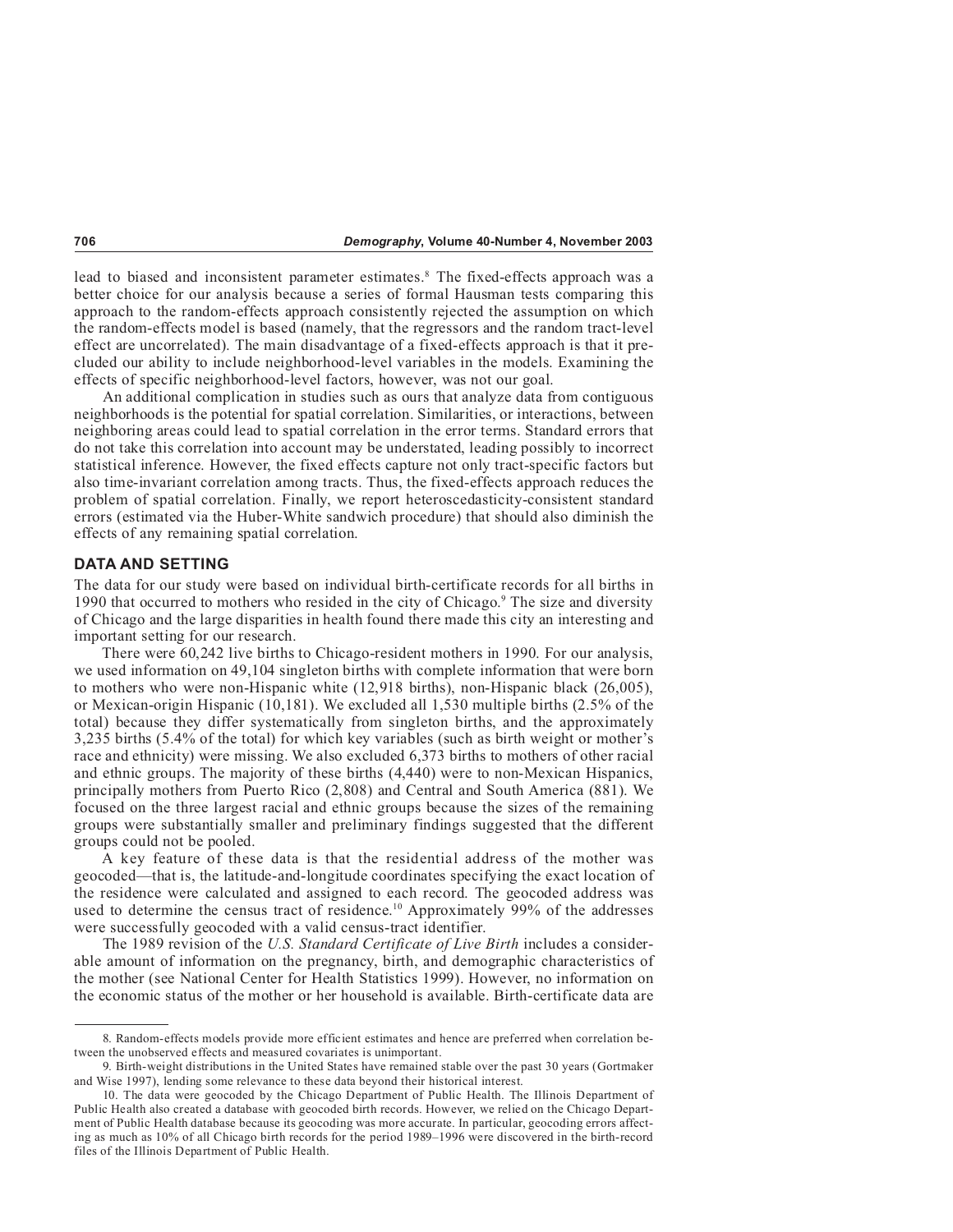| Measure                                        | Non-Hispanic<br>Whites | Non-Hispanic<br><b>Blacks</b> | Mexican-Origin<br><b>Hispanics</b> | Total   |
|------------------------------------------------|------------------------|-------------------------------|------------------------------------|---------|
| Birth Weight (grams)                           |                        |                               |                                    |         |
| Mean                                           | 3,418.5                | 3,086.8                       | 3,383.7                            | 3,235.7 |
| Standard deviation                             | 568.7                  | 628.9                         | 546.4                              | 617.7   |
| Low Birth Weight $(< 2,500$ grams) $(\%)$      | 4.8                    | 13.4                          | 4.4                                | 9.1     |
| Very Low Birth Weight $(< 1,500$ grams) $(\%)$ | 0.9                    | 2.7                           | 0.8                                | 1.7     |
| Number of Observations                         | 12.918                 | 26,005                        | 10.181                             | 49,104  |

| Summary Birth-Weight Statistics, by Racial/Ethnic Group, Chicago, 1990 | Table 1. |  |  |  |  |  |
|------------------------------------------------------------------------|----------|--|--|--|--|--|
|------------------------------------------------------------------------|----------|--|--|--|--|--|

*Source:* Authors' calculations using 1990 data on Chicago vital statistics.

largely retrospective and hence may be misreported. Although misreporting is unlikely for certain characteristics, such as education, it is more likely for the use of alcohol, tobacco, and illicit substances. Validation studies have suggested that birth weight is recorded reliably on birth certificates (Buescher et al. 1993; Piper et al. 1993). Information on maternal medical risk factors, complications of labor and delivery, and conditions of the newborn appears to be somewhat less reliable (Adams 2001; Buescher et al. 1993; Piper et al. 1993). Although data on tobacco use during pregnancy appear to be more reliable than data on alcohol use, there is evidence that both behaviors are underreported on birth certificates (Buescher et al. 1993; Piper et al. 1993).

#### **Birth Weight**

The mean birth weight across the three racial and ethnic groups was 3,236 grams (see Table 1). Non-Hispanic whites had a mean birth weight of 3,419 grams, while non-Hispanic blacks averaged 3,087 grams and Mexican-origin Hispanics' mean birth weight was 3,384 grams.

Although differences in average birth weights across the three groups were relatively modest, they translated into substantial differences in the rates of low birth weight. For example, 13.4% of the births to non-Hispanic blacks were of low birth weight  $(< 2,500$  grams), which was almost three times higher than the rate among non-Hispanic whites of 4.8%.

#### **Model Covariates and Their Differences Across Racial and Ethnic Groups**

The covariates of birth weight that we examined were suggested by the conceptual framework and circumscribed by information contained in the vital statistics for births. Although the specific covariates were similar to those used in previous studies, a number were coded differently, and we highlight these differences in the brief overview of the model covariates that we provide here. We also discuss similarities and differences in summary statistics for covariates across the three racial and ethnic groups.

The list of covariates we examined appears in Table 2, along with the means for the three racial and ethnic groups and the sample as a whole. Background characteristics for the child and the mother included the child's sex and the mother's age, marital status, nativity, education, and race. For mother's education, Table 2 shows summary statistics for the number of years of schooling. In our models, however, we examined the effects of years of schooling beyond the 11th grade. Our preliminary models suggested that it was reasonable to pool all mothers who had not completed high school as a single, homogeneous group and then to consider the linear effects of an additional year of education. This technique provided a good compromise between simplicity and obtaining a good fit to the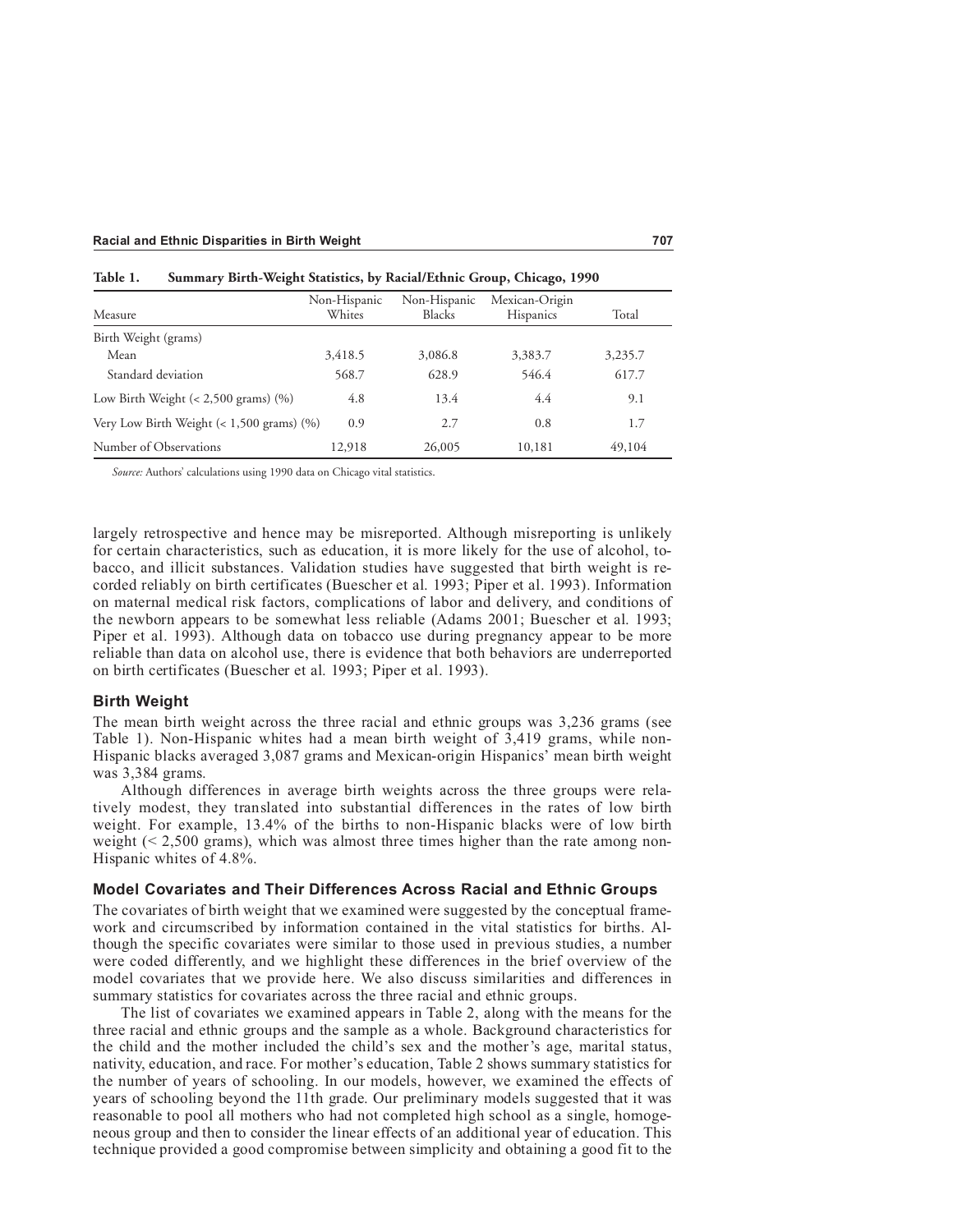|                                                        |        | Non-Hispanic |      | Non-Hispanic |           | Mexican-Origin |      |             |
|--------------------------------------------------------|--------|--------------|------|--------------|-----------|----------------|------|-------------|
| Variable                                               | Whites |              |      | Blacks       | Hispanics |                |      | Total       |
| Infant's Sex (%)                                       |        |              |      |              |           |                |      |             |
| Male                                                   | 51.1   |              | 50.5 |              | 51.6      |                | 50.9 |             |
| Female                                                 | 48.9   |              | 49.5 |              | 48.4      |                | 49.1 |             |
| Mother's Education (years)                             | 13.3   | (2.6)        | 12.0 | (1.7)        | 8.9       | (3.4)          | 11.7 | (2.8)       |
| Mother's Nativity (%)                                  |        |              |      |              |           |                |      |             |
| U.S. born                                              | 81.8   |              | 98.2 |              | 18.8      |                | 77.4 |             |
| Foreign born                                           | 18.2   |              | 1.8  |              | 81.2      |                | 22.6 |             |
| Mother's Marital Status (%)                            |        |              |      |              |           |                |      |             |
| Not married                                            | 19.8   |              | 82.0 |              | 33.8      |                | 55.6 |             |
| Married                                                | 80.2   |              | 18.0 |              | 66.3      |                | 44.4 |             |
| Mother's Age (years)                                   | 28.3   | (5.7)        | 23.9 | (5.9)        | 25.5      | (5.7)          | 25.4 | (6.1)       |
| First Birth (%)                                        |        |              |      |              |           |                |      |             |
| $\rm No$                                               | 53.4   |              | 64.6 |              | 64.2      |                | 61.6 |             |
| Yes                                                    | 46.6   |              | 35.4 |              | 35.8      |                | 38.4 |             |
| Interpregnancy Interval <sup>a</sup><br>(months)       | 34.9   | (33.7)       |      | 37.7 (39.3)  |           | 37.6 (32.7)    |      | 37.0 (36.7) |
| Interpregnancy Interval<br>Missing <sup>a</sup> $(\%)$ |        |              |      |              |           |                |      |             |
| No                                                     | 98.1   |              | 97.8 |              | 97.2      |                | 97.8 |             |
| Yes                                                    | 1.9    |              | 2.2  |              | 2.8       |                | 2.2  |             |
| Gestation Length (weeks)                               | 39.2   | (2.1)        | 38.5 | (2.8)        | 39.2      | (2.1)          | 38.8 | (2.5)       |
| Adequacy of Prenatal-Care<br>Initiation (%)            |        |              |      |              |           |                |      |             |
| Inadequate                                             | 4.4    |              | 10.5 |              | 7.7       |                | 8.3  |             |
| Intermediate                                           | 6.4    |              | 14.2 |              | 13.2      |                | 12.0 |             |
| Adequate                                               | 22.3   |              | 34.9 |              | 32.3      |                | 31.0 |             |
| Adequate plus                                          | 66.9   |              | 40.5 |              | 46.8      |                | 48.8 |             |
| Adequacy of Prenatal-Care<br>Visits $(\% )$            |        |              |      |              |           |                |      |             |
| Inadequate                                             | 5.7    |              | 14.0 |              | 8.7       |                | 10.7 |             |
| Intermediate                                           | 19.9   |              | 28.9 |              | 28.0      |                | 26.4 |             |
| Adequate                                               | 51.7   |              | 31.3 |              | 42.6      |                | 39.0 |             |
| Adequate plus                                          | 22.8   |              | 25.9 |              | 20.7      |                | 24.0 |             |
| Number of Prenatal-Care Visits                         | 11.1   | (4.5)        | 9.2  | (5.0)        | 9.7       | (4.7)          | 9.8  | (5.4)       |

| Table 2. | Means (and Standard Deviations) or Percentage, by Category, for Independent |
|----------|-----------------------------------------------------------------------------|
|          | Variables, by Racial/Ethnic Group, Chicago, 1990                            |

*(continued)*

data. In particular, it was much better than treating education as linear through its entire range or having a dummy variable that compared high school graduates with non-high school graduates. The other background variables followed standard coding practices.

There were large differences between the racial and ethnic groups in mother's education, nativity, marital status, and age. Mexican-origin Hispanics had substantially lower levels of education and were vastly more likely to have been foreign born than were the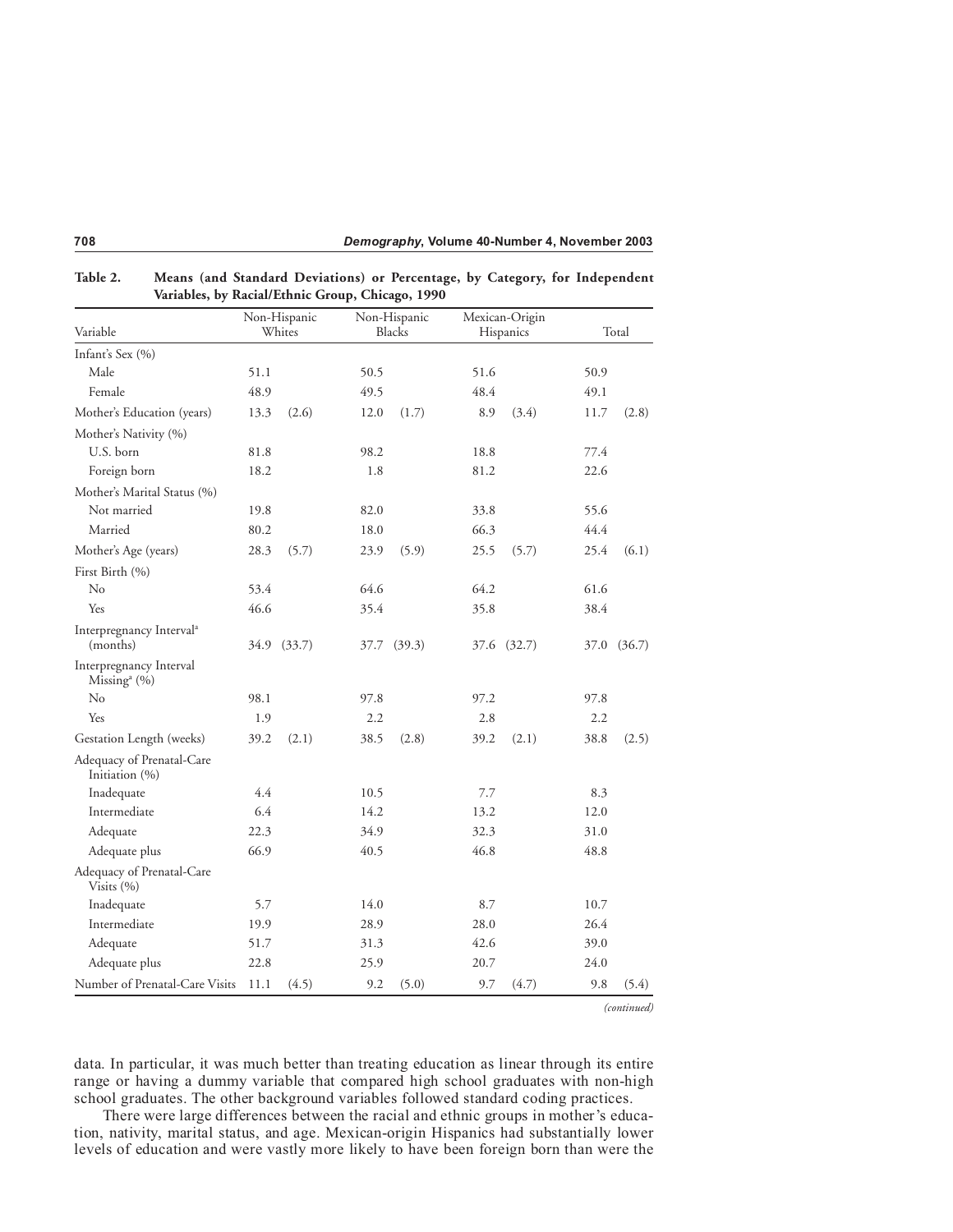| <b>Racial and Ethnic Disparities in Birth Weight</b> |  |
|------------------------------------------------------|--|
|                                                      |  |

| Variable                                    | Non-Hispanic<br>Whites | Non-Hispanic<br><b>Blacks</b> | Mexican-Origin<br>Hispanics | Total        |  |
|---------------------------------------------|------------------------|-------------------------------|-----------------------------|--------------|--|
| Prenatal-Care Initiation<br>Missing $(\% )$ |                        |                               |                             |              |  |
| N <sub>o</sub>                              | 98.4                   | 98.2                          | 98.1                        | 98.3         |  |
| Yes                                         | 1.6                    | 1.8                           | 1.9                         | 1.7          |  |
| Prenatal-Care Visits Missing (%)            |                        |                               |                             |              |  |
| No                                          | 98.8                   | 99.0                          | 98.6                        | 98.9         |  |
| Yes                                         | 1.2                    | 1.0                           | 1.4                         | 1.1          |  |
| Medical-Risk Factors (%)                    |                        |                               |                             |              |  |
| None                                        | 80.5                   | 83.0                          | 87.6                        | 83.3         |  |
| Any                                         | 19.5                   | 17.0                          | 12.4                        | 16.7         |  |
| Smoked During Pregnancy (%)                 |                        |                               |                             |              |  |
| No                                          | 82.6                   | 80.4                          | 97.3                        | 84.5         |  |
| Yes                                         | 17.4                   | 19.6                          | 2.7                         | 15.5         |  |
| Cigarettes per Day <sup>b</sup>             | 16.2<br>(11.2)         | 13.9(12.5)                    | 13.2 (13.6)                 | 14.5 (12.2)  |  |
| Alcohol Use During Pregnancy (%)            |                        |                               |                             |              |  |
| Some                                        | 3.3                    | 3.5                           | 0.5                         | 2.8          |  |
| None                                        | 96.7                   | 96.5                          | 99.5                        | 97.2         |  |
| Alcoholic Drinks per Week <sup>c</sup>      | 1.0<br>(2.2)           | (4.5)<br>2.4                  | 1.0<br>(1.7)                | 1.9<br>(3.9) |  |
| Alcohol Use Missing (%)                     |                        |                               |                             |              |  |
| No                                          | 98.1                   | 98.5                          | 99.7                        | 98.6         |  |
| Yes                                         | 1.9                    | 1.5                           | 0.3                         | 1.4          |  |
| Place of Delivery (%)                       |                        |                               |                             |              |  |
| Hospital                                    | 99.0                   | 98.9                          | 99.8                        | 99.1         |  |
| Other                                       | 1.0                    | 1.1                           | 0.2                         | 0.9          |  |
| Birth Attendant (%)                         |                        |                               |                             |              |  |
| Medical person                              | 94.2                   | 92.6                          | 91.7                        | 92.8         |  |
| Midwife                                     | 2.8                    | 1.3                           | 2.3                         | 1.9          |  |
| Other                                       | 3.1                    | 6.1                           | 6.0                         | 5.3          |  |
| Number of Observations                      | 12,918                 | 26,005                        | 10,181                      | 49,104       |  |

*(Table 2, continued)*

*Source*: Authors' calculations using 1990 data on Chicago vital statistics.

*Note:* Numbers in parentheses are standard deviations.

a Among women with a prior live birth.

<sup>b</sup>Cigarettes per day among women who smoked during pregnancy.

c Alcoholic drinks per week among women who used alcohol during pregnancy.

other groups. The mean years of education for Mexican-origin Hispanic mothers was 8.9 years, 3 years less than for non-Hispanic blacks and almost 4.5 years less than for non-Hispanic whites. Over 80% of the Mexican-origin Hispanics were foreign born, in contrast to 18% of the non-Hispanic whites and fewer than 2% of the non-Hispanic blacks. The non-Hispanic blacks stand out in terms of the percentage of births to unmarried mothers, which at 82% were 2.5 times higher than for Mexican-origin Hispanics and over 4 times higher than for non-Hispanic whites. The non-Hispanic black women had births at much younger ages than did the women in the other two groups.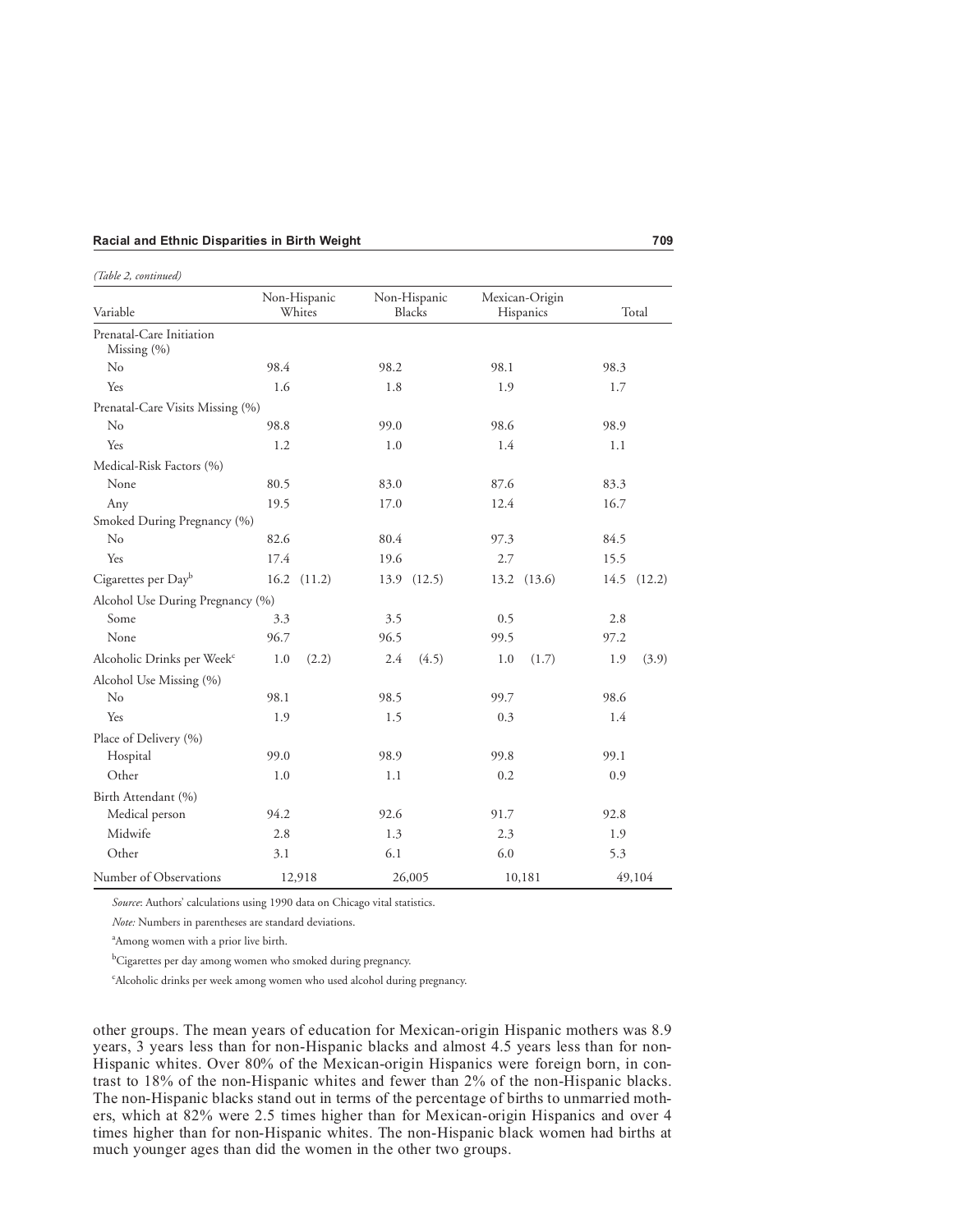Intermediate covariates included first-birth status, interpregnancy interval, gestation length, adequacy of prenatal care, medical risk factors, tobacco and alcohol use, place of delivery, and birth attendant. The interpregnancy interval was modeled as a three-part linear spline<sup>11</sup> that provided an excellent fit to the data—substantially better than treating this covariate as a categorical variable (as Rawlings, Rawlings, and Read 1995 or Zhu et al. 1999 did). Our coding of this variable was based on a preliminary analysis that showed birth weight to have a strong positive relationship with interpregnancy intervals when there were fewer than 12 months separating the births, a moderate positive relationship for interpregnancy intervals between 12 and 59 months, and a weak negative relationship after 60 months. First births were set to the mean and were flagged using a separate covariate. Gestation length was also modeled as a spline, with a break at 41 weeks that reflects an increase in birth weight with the length of gestation up to this point (which marks the end of the normal duration of gestation) and a decline beyond it. Information from the birth certificate on the number of prenatal care visits and the month during the pregnancy that prenatal care began were recoded into Kotelchuck's (1994a, 1994b) Adequacy of Prenatal Care Utilization Index that includes two parts. The first part provides an assessment of the timing of the initiation of prenatal care, and the second part describes the frequency of prenatal-care visits after initiation. In addition, we examined the effects of the number of prenatal-care visits, which were also modeled as a two-part spline with a knot at the mean of  $14$  visits.<sup>12</sup> Information on 16 different medical-risk factors during pregnancy was collected on birth certificates beginning in 1989. In our models, we included a covariate indicating whether a woman had any medical-risk factors because the quality of the information on any specific item is subject to reporting error.

The non-Hispanic whites generally had the most favorable set of intermediate factors related to pregnancy and delivery. They had the lowest fertility rates, although they subsequently had shorter interpregnancy intervals. Almost half the births to non-Hispanic whites were first births, in contrast to about one-third of births for the other two groups. The non-Hispanic whites were far more likely to have had adequate or better prenatal care, according to both the timing of the initiation of care and the number of prenatal care visits. Approximately 90% of the non-Hispanic whites had adequate or better prenatal-care initiation, compared with three-quarters of the non-Hispanic blacks and Mexican-origin Hispanics. The non-Hispanic whites reported a higher number of medical-risk factors than did the other two groups, although this higher number may be related to the better prenatal care that they received.

The Mexican-origin Hispanics had a number of highly favorable intermediate factors. Most notably, they had low reported rates of smoking and alcohol use during pregnancy. Less than 3% of the Mexican-origin Hispanic mothers reported smoking during pregnancy, compared with 17% of the non-Hispanic white mothers and almost 20% of the non-Hispanic black mothers. Half of 1% of the Mexican-origin Hispanic mothers reported consuming any alcohol during pregnancy; rates for the non-Hispanic black mothers and white mothers were roughly seven times higher, although the non-Hispanic black mothers who drank reported an average of 2.4 alcoholic drinks per week compared with 1 drink per week by non-Hispanic white mothers who drank. Smoking and alcohol use during pregnancy were self-reported by the mothers and hence may be subject to reporting

<sup>11.</sup> A spline is a piecewise function that is composed of connecting linear segments. It provides a simple and straightforward approach to modeling nonlinear relationships.

<sup>12.</sup> Previous research found a negative linear relationship between the number of prenatal-care visits and the likelihood of preterm delivery up to 14 visits, with an increase beyond this point (Vintzileos et al. 2002). After 14 visits, an additional visit increasingly indicates a high-risk pregnancy that required greater medical attention.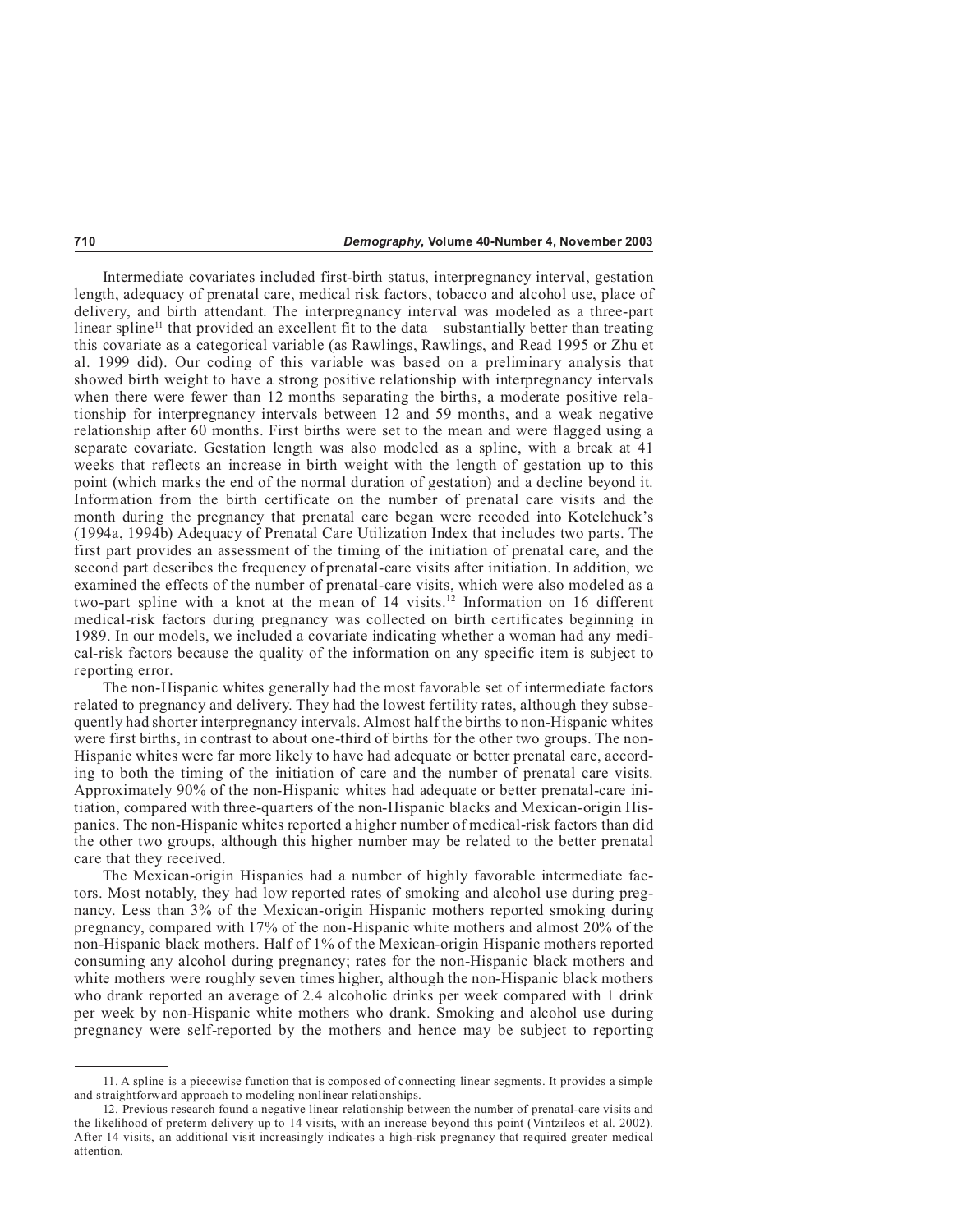biases. The Mexican-origin Hispanic mothers were less likely to have a medical-risk factor (only 12% did) than were the non-Hispanic black mothers (17%) or the non-Hispanic white mothers (20%).

Similar across the three racial and ethnic groups were place of delivery and birth attendant. The adequacy of prenatal-care initiation was similar for the non-Hispanic blacks and the Mexican-origin Hispanics, although the latter group had more prenatal care visits. These two groups also had similar reproductive patterns, as reflected in the proportion of first births. Finally, the non-Hispanic whites and the Mexican-origin Hispanics had similar mean gestation length (of 39.2 weeks), while the non-Hispanic blacks had a shorter mean length (38.5 weeks).

#### **RESULTS**

Our results are presented in three subsections. In the first subsection, we present the results for models that were estimated using data pooled across the three racial and ethnic groups. We then present models that were estimated separately for each group. Finally, we present a decomposition of racial and ethnic differences in birth weight.

All our results are based on the linear regression models described earlier. The parameter estimates show the effect on birth weight in grams of a one-unit increase in the explanatory variable for a continuous covariate or a one-category change, compared with the baseline group, for a categorical covariate. The tables of results include, for each parameter estimate, its standard error in parentheses and indicate the level of statistical significance.

#### **Results From Models Estimated Using Pooled Data**

We present our first set of findings in Table 3, which shows the results for four different models of birth weight estimated using data that were pooled across all three racial and ethnic groups. We begin by focusing on racial and ethnic differences in birth weight across the four models. In Model 1, which includes only a control for race and ethnicity, we recover the means from Table 1 and highlight the differences in birth weight between the baseline group (non-Hispanic blacks) and the other two groups (non-Hispanic whites and Mexican-origin Hispanics). The parameters in this model can be interpreted as the average difference in birth weight between non-Hispanic blacks and, say, non-Hispanic whites if we picked one non-Hispanic black birth and one non-Hispanic white birth from anywhere in Chicago. On average, we would find that non-Hispanic whites had birth weights that were 332 grams higher than those of non-Hispanic blacks. Birth weights for Mexicanorigin Hispanics were only slightly lower than the average for non-Hispanic whites, but were substantially above those for non-Hispanic blacks.

The introduction of fixed effects for each census tract in Model 2 changes the nature of the comparison of birth weights across racial and ethnic groups. In particular, by controlling for all measurable and unmeasurable neighborhood-level variables through the use of a tract-specific dummy variable, we essentially examined birth-weight disparities by racial and ethnic group among births that occurred in the same neighborhood. We found that neighborhood factors accounted for 30% of the average birth-weight disparity between non-Hispanic whites and non-Hispanic blacks; the difference in birth weight between these two groups is 231 grams in Model 2, down from 332 grams in Model 1. The birth-weight disparity between non-Hispanic blacks and Mexican-origin Hispanics dropped 14%, from 297 grams to 255 grams. Fixed effects provide a nearly perfect control for neighborhood characteristics, although they provide no insights into what specific neighborhood factors may be important. In addition, neighborhood effects in the model will pick up any observed or unobserved individual characteristics that were shared by all births in the same tract. Nevertheless, these results suggest that neighborhood factors played a significant role in explaining racial and ethnic differences in birth weight.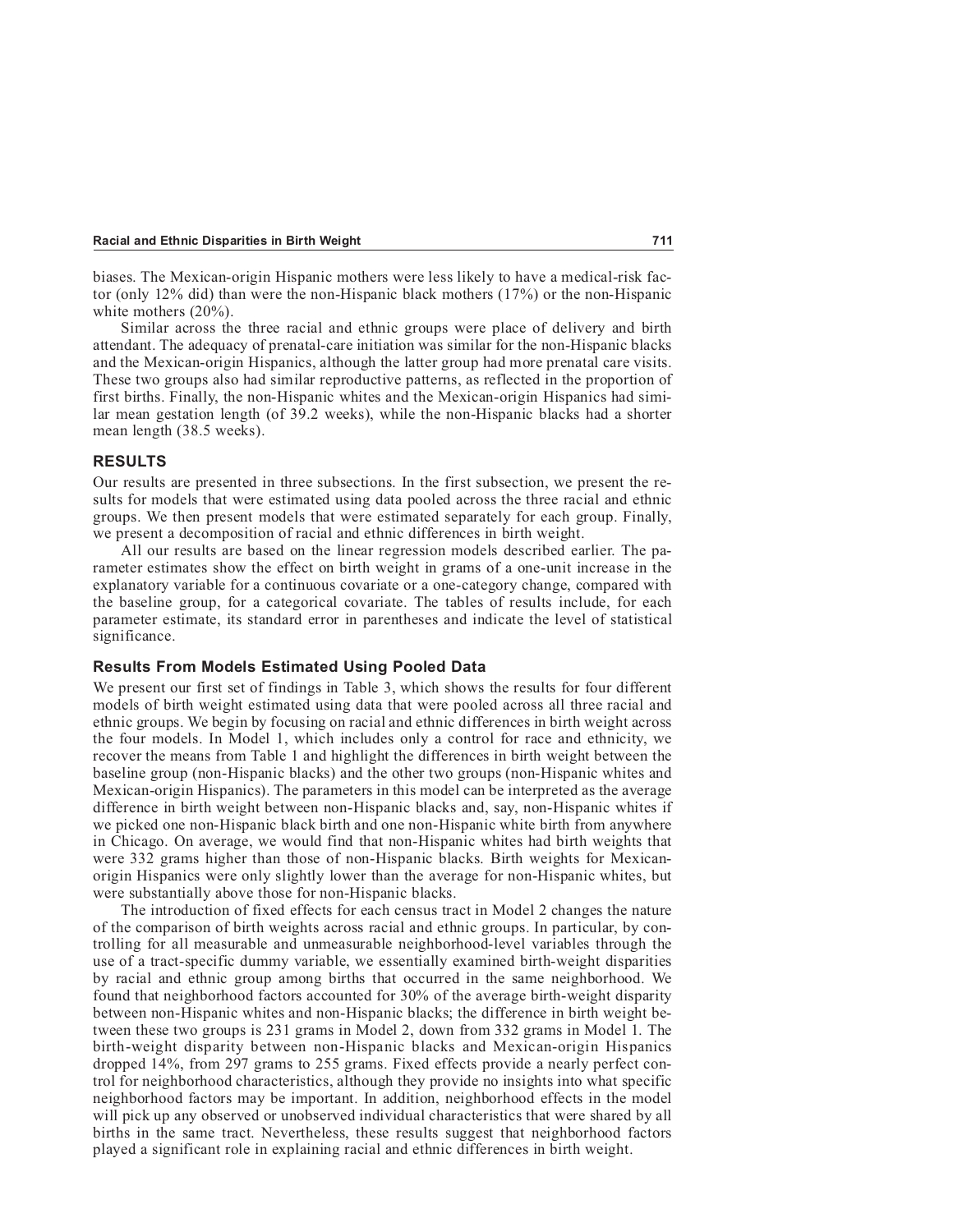| Variable                                      | Model 1  |       |            | Model 2 |             | Model 3 | Model 4          |        |
|-----------------------------------------------|----------|-------|------------|---------|-------------|---------|------------------|--------|
| Infant's Sex                                  |          |       |            |         |             |         |                  |        |
| Male <sup>a</sup>                             |          |       |            |         |             |         |                  |        |
| Female                                        |          |       |            |         | $-113.6***$ | (5.4)   | $-116.9***$      | (4.1)  |
| Mother's Race                                 |          |       |            |         |             |         |                  |        |
| Non-Hispanic white                            | 331.7*** | (6.4) | $230.6***$ | (13.0)  | 174.9***    | (13.2)  | 119.4***         | (10.2) |
| Non-Hispanic black <sup>a</sup>               |          |       |            |         |             |         |                  |        |
| Mexican-origin Hispanic 296.9***              |          | (7.0) | 255.2***   | (12.9)  | 214.5***    | (14.7)  | $126.2***$       | (11.4) |
| Mother's Education <sup>b</sup> (years)       |          |       |            |         | $19.7***$   | (2.0)   | $8.4***$         | (1.6)  |
| Mother's Nativity                             |          |       |            |         |             |         |                  |        |
| U.S. born <sup>a</sup>                        |          |       |            |         |             |         |                  |        |
| Foreign born                                  |          |       |            |         | 3.3         | (10.0)  | $-17.9*$         | (7.7)  |
| Mother's Marital Status                       |          |       |            |         |             |         |                  |        |
| Not married <sup>a</sup>                      |          |       |            |         |             |         |                  |        |
| Married                                       |          |       |            |         | 120.8***    | (7.3)   | 45.4***          | (5.7)  |
| Mother's Age (years)                          |          |       |            |         | $-1.5***$   | (0.5)   | $1.2*$           | (0.5)  |
| First Birth                                   |          |       |            |         |             |         |                  |        |
| No <sup>a</sup>                               |          |       |            |         |             |         |                  |        |
| Yes                                           |          |       |            |         |             |         | $-100.0***$      | (5.3)  |
| Interpregnancy Interval <sup>c</sup> (spline) |          |       |            |         |             |         |                  |        |
| $0-11$ months                                 |          |       |            |         |             |         | $7.7***$         | (1.2)  |
| 12-59 months                                  |          |       |            |         |             |         | 0.2              | (0.2)  |
| 60 or more months                             |          |       |            |         |             |         | $-0.9***$        | (0.1)  |
| Interpregnancy Interval Missing <sup>c</sup>  |          |       |            |         |             |         |                  |        |
| No <sup>a</sup>                               |          |       |            |         |             |         |                  |        |
| Yes                                           |          |       |            |         |             |         | $-43.2**$        | (14.3) |
| Gestation Length (spline)                     |          |       |            |         |             |         |                  |        |
| 18-41 weeks                                   |          |       |            |         |             |         | $149.5***$       | (1.1)  |
| 42-50 weeks                                   |          |       |            |         |             |         | $-21.2**$        | (7.1)  |
| Adequacy of Prenatal-Care<br>Initiation       |          |       |            |         |             |         |                  |        |
| Inadequate                                    |          |       |            |         |             |         | $19.1^{\dagger}$ | (11.5) |
| Intermediate                                  |          |       |            |         |             |         | $18.7*$          | (8.7)  |
| Adequate                                      |          |       |            |         |             |         | $-7.1$           | (5.3)  |
| Adequate plus <sup>a</sup>                    |          |       |            |         |             |         |                  |        |
| Adequacy of Prenatal-Care Visits              |          |       |            |         |             |         |                  |        |
| Inadequate                                    |          |       |            |         |             |         | $-39.4***$       | (11.8) |
| Intermediate                                  |          |       |            |         |             |         | $-22.2**$        | (6.9)  |
| Adequate <sup>a</sup>                         |          |       |            |         |             |         |                  |        |
| Adequate plus                                 |          |       |            |         |             |         | $-2.0$           | (6.9)  |
| Number of Prenatal-Care<br>Visits (spline)    |          |       |            |         |             |         |                  |        |
| $0 - 14$ visits                               |          |       |            |         |             |         | $5.6***$         | (1.4)  |
| 15 or more visits                             |          |       |            |         |             |         | 1.2              | (1.3)  |

**Table 3. Linear Regression Models of Birth Weight for All Births in Chicago, 1990**

*(continued)*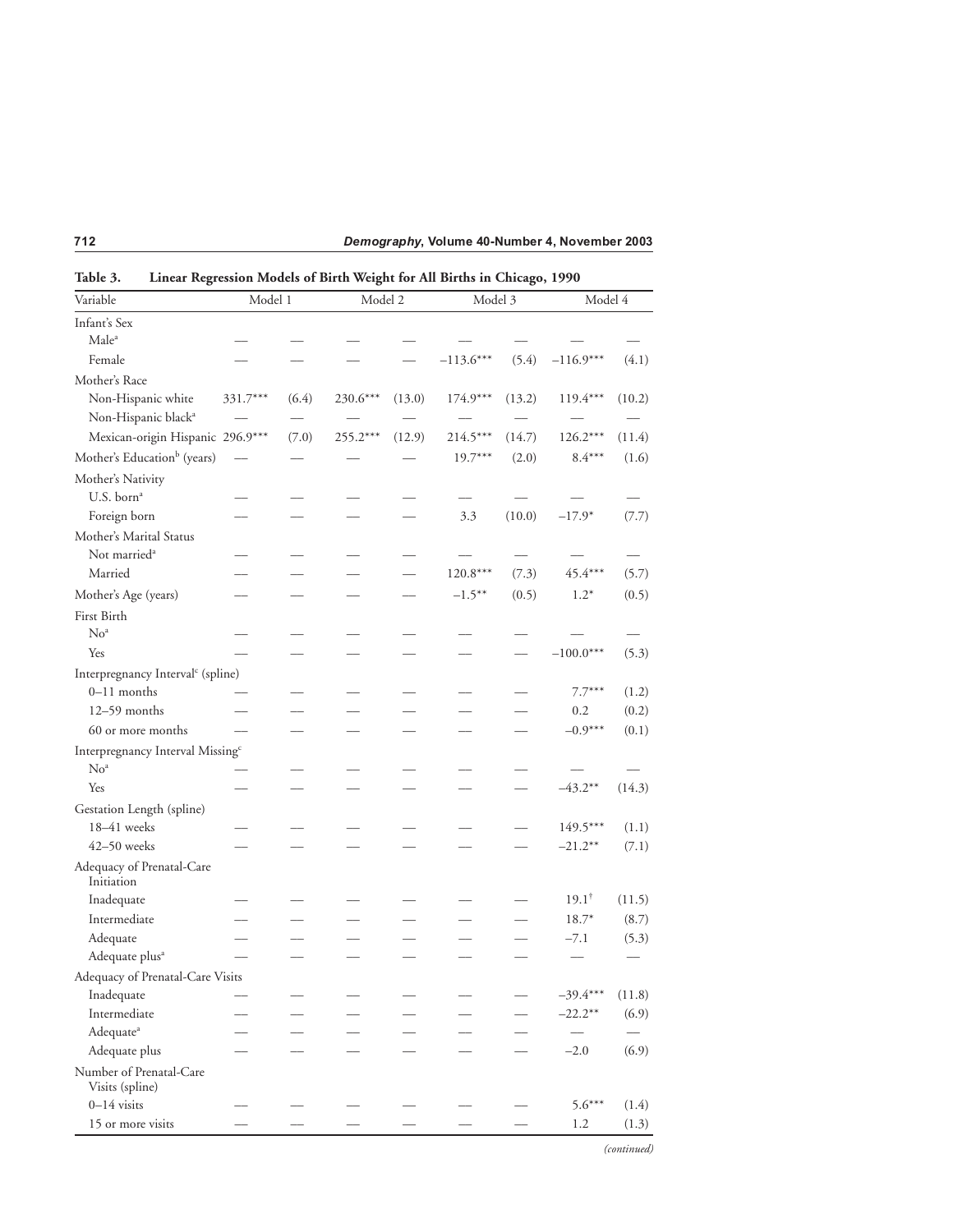| (Table 3, continued) |  |  |
|----------------------|--|--|
|----------------------|--|--|

| Variable                               | Model 1      |       | Model 2      |       | Model 3      |       | Model 4              |        |
|----------------------------------------|--------------|-------|--------------|-------|--------------|-------|----------------------|--------|
| Prenatal-Care Initiation<br>Missing    |              |       |              |       |              |       |                      |        |
| No <sup>a</sup>                        |              |       |              |       |              |       |                      |        |
| Yes                                    |              |       |              |       |              |       | $75.0**$             | (24.3) |
| Prenatal-Care Visits Missing           |              |       |              |       |              |       |                      |        |
| No <sup>a</sup>                        |              |       |              |       |              |       |                      |        |
| Yes                                    |              |       |              |       |              |       | $-53.7$ <sup>†</sup> | (29.7) |
| Medical-Risk Factors                   |              |       |              |       |              |       |                      |        |
| None <sup>a</sup>                      |              |       |              |       |              |       |                      |        |
| Any                                    |              |       |              |       |              |       | $-19.7***$           | (5.7)  |
| Smoked During Pregnancy                |              |       |              |       |              |       |                      |        |
| No <sup>a</sup>                        |              |       |              |       |              |       |                      |        |
| Yes                                    |              |       |              |       |              |       | $-162.5***$          | (9.1)  |
| Cigarettes per Day <sup>d</sup>        |              |       |              |       |              |       | $-0.7$               | (0.4)  |
| Alcohol Use During Pregnancy           |              |       |              |       |              |       |                      |        |
| None <sup>a</sup>                      |              |       |              |       |              |       |                      |        |
| Some                                   |              |       |              |       |              |       | $-94.1***$           | (22.4) |
| Alcoholic Drinks per Week <sup>e</sup> | $\equiv$     |       |              |       |              |       | 2.7                  | (3.6)  |
| Alcohol Use Missing                    |              |       |              |       |              |       |                      |        |
| No <sup>a</sup>                        |              |       |              |       |              |       |                      |        |
| Yes                                    |              |       |              |       |              |       | 57.7*                | (28.3) |
| Place of Delivery                      |              |       |              |       |              |       |                      |        |
| Hospital <sup>a</sup>                  |              |       |              |       |              |       |                      |        |
| Other                                  |              |       |              |       |              |       | $-60.5***$           | (22.5) |
| Birth Attendant                        |              |       |              |       |              |       |                      |        |
| Medical person <sup>a</sup>            |              |       |              |       |              |       |                      |        |
| Midwife                                |              |       |              |       |              |       | $37.2*$              | (15.3) |
| Other                                  |              |       |              |       |              |       | $-14.0$              | (9.4)  |
| Constant                               | $3,086.8***$ | (3.7) | $3,122.1***$ | (6.2) | $3,119.1***$ | (7.4) | 3,530.7***           | (36.3) |
| Model $F$ test $(df)$                  | $1,727.3***$ | (2)   | $214.9***$   | (2)   | 194.6***     | (7)   | $1,077.2***$         | (33)   |
| <b>Tract Fixed Effects</b>             | No           |       | Yes          |       | Yes          |       | Yes                  |        |
| Tract Fixed Effects $F$ test $(df)$    |              |       | $1.41***$    | (806) | $1.19***$    | (806) | $1.18^{***}\,$       | (806)  |
| Adjusted $R^2$                         | 0.07         |       | 0.06         |       | 0.09         |       | 0.46                 |        |
| Number of Observations                 | 49,104       |       | 49,104       |       | 49,104       |       | 49,104               |        |

*Source*: Authors' calculations using 1990 data on Chicago vital statistics.

*Note:* Standard errors are shown in parentheses.

a Reference category.

<sup>b</sup>Years of schooling beyond the 11th grade.

c Among women with a prior live birth.

<sup>d</sup>Cigarettes per day among women who smoked during pregnancy.

e Alcoholic drinks per week among women who used alcohol during pregnancy.

 $\phi^{\dagger} p < .10; \phi^* p < .05; \phi^* p < .01; \phi^* \phi^* p < .001$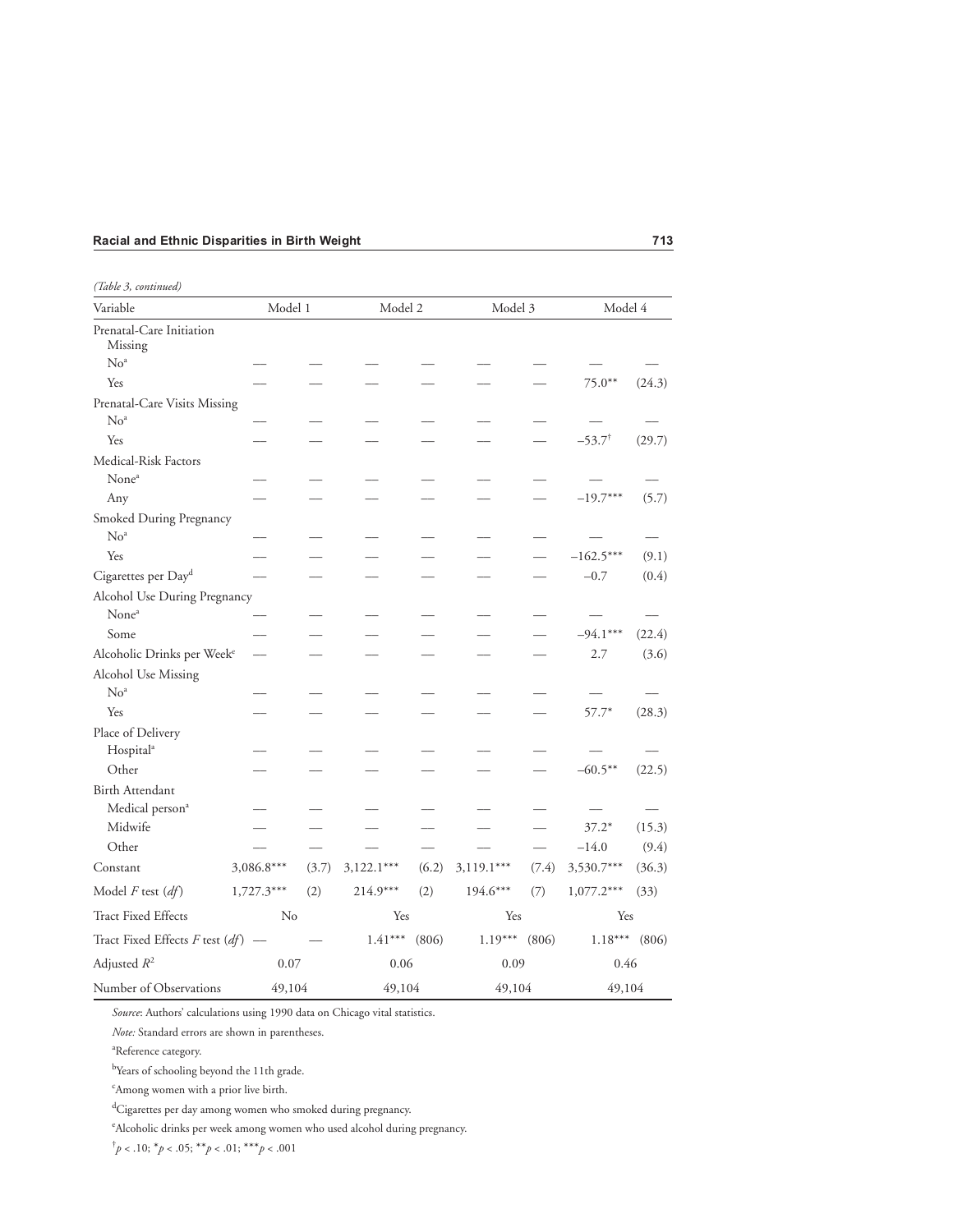Models 3 and 4 introduce additional controls for background and intermediate characteristics. We interpret the coefficients for race and ethnicity in these models to be the average difference in birth weight among births in the same neighborhood after controlling for differences in mother's education, nativity, marital status, age, and child sex (Model 3), as well as birth order, interpregnancy intervals, gestation length, prenatal care, medicalrisk factors, smoking and alcohol use, place of delivery, and delivery assistance (Model 4).

In Model 3, background factors accounted for 17% of the total differences in mean birth weight between non-Hispanic blacks and non-Hispanic whites, and adding intermediate factors accounted for a further 17% of the difference. For the comparison between Mexican-origin Hispanics and non-Hispanic blacks, background factors explained 14% of the difference, and intermediate factors explained an additional 30%. Model 4, which includes the full set of covariates, explained 64% of the mean birth-weight difference between non-Hispanic blacks and non-Hispanic whites and 57% of the difference between Mexican-origin Hispanics and non-Hispanic blacks. Note, however, that the remaining unexplained difference in birth weight is statistically significant at the .01 level for both comparisons (although the difference between non-Hispanic whites and Mexican-origin Hispanics is not statistically significant). Our results indicate that observed differences in a comprehensive set of covariates describing the mother's demographic and social characteristics, as well as the mother's behaviors before and during her pregnancy, accounted for a considerable part of the differences across racial and ethnic groups. Still, roughly 36%–43% of the difference between non-Hispanic blacks and the two comparison groups remains unexplained by the variables in our model.

Two sets of factors account for the unexplained portion of the difference. First, several potentially important covariates were not included in the model because they were either not measured or had a large fraction of missing values. These covariates included measures of the economic status of the mother and the household to which she belonged, background characteristics of the father, and indicators describing the healthiness of the mother (such as her height and her own birth weight). Although indicators of economic status and the mother's healthiness can be measured in principle, they are not collected on birth certificates. Information on fathers is collected on birth certificates, but missing data was a major problem. There are, in addition, unmeasurable child and mother factors that we were unable to control for. Second, our models assume that the effects of all covariates on birth weight operate exactly the same way for each racial and ethnic group. There are, however, good reasons to expect differences in covariate effects, at least for certain types of variables. For instance, there were substantial differences in marriage patterns across racial and ethnic groups, reflecting, in part, the distinct types of marriage markets, competing prospects, and cultural constraints or opportunities that each group faced. These differences may also mean that being married was associated with different support arrangements across the groups, which, in turn, could translate into marital status having different effects on birth weight.<sup>13</sup> This issue is important not only from a modeling point of view but also with regard to the policy implications of the findings. In particular, the pooled model implies that, from a policy perspective, efforts to reduce the birth-weight gap among racial and ethnic groups should focus on improving the *characteristics* of disadvantaged groups. However, allowing different covariate effects across the groups will tell us the extent to which *relationships* may be different, which may

<sup>13.</sup> To make this illustration more concrete, consider that non-Hispanic blacks may have lower birth weights than non-Hispanic whites not only because they have lower marriage rates (and knowing that, after controlling for other factors, children born to married parents have higher birth weights), but perhaps because the beneficial effects of having a birth within a marriage are smaller for non-Hispanic blacks. The benefits of having a birth within a marriage may be smaller for non-Hispanic blacks, for example, because lower marriage rates mean that marriage is a weaker institution, and hence fewer resources, less care, and limited information are provided to the mother by her husband.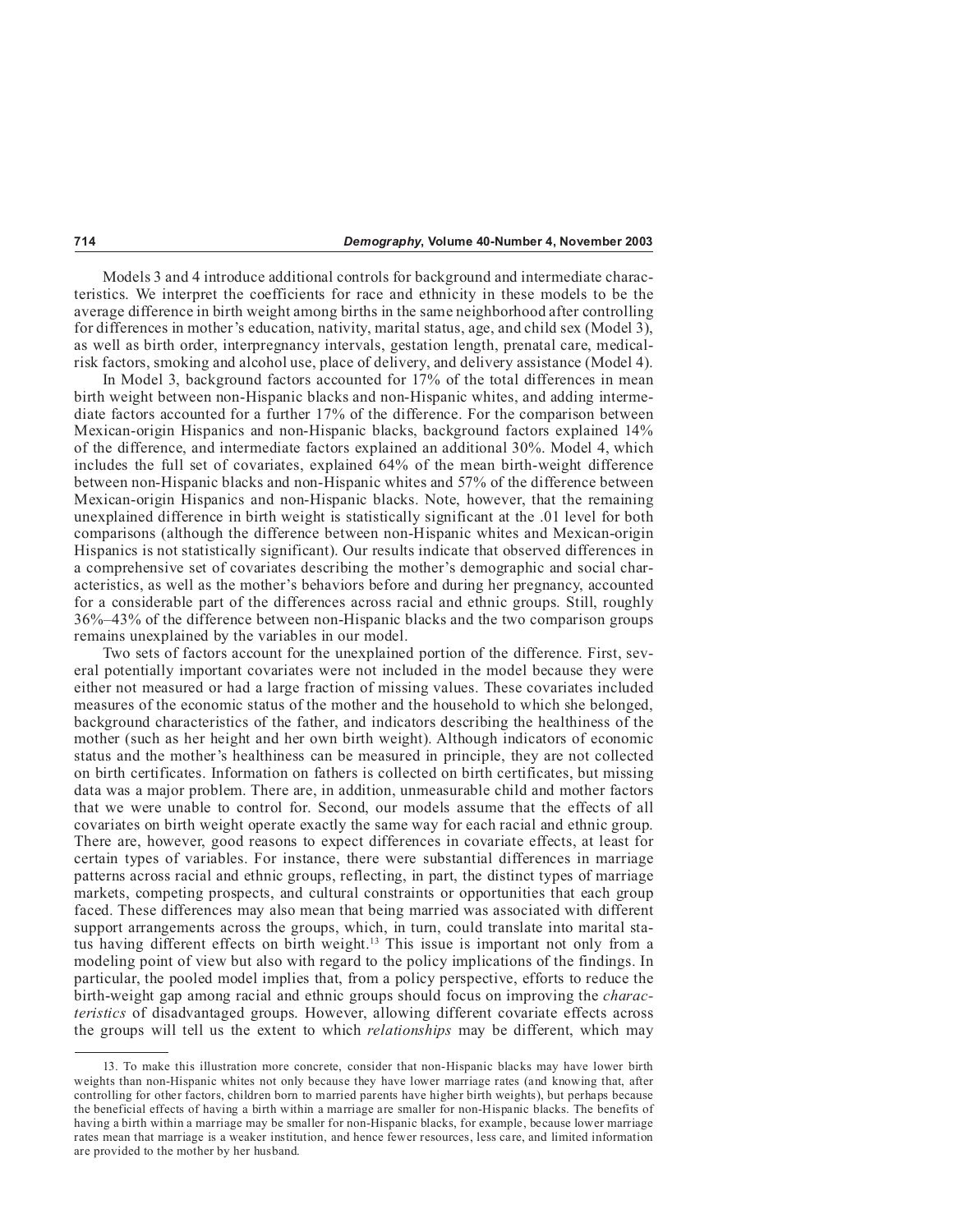suggest an alternative set of interventions. We investigate this issue in more detail in the next subsection. In the remainder of this subsection, we describe the results for the other covariates in our models.

There were positive effects on birth weight of the infant's sex, mother's education, and mother's marital status. Each year of education beyond the 11th grade was associated with a 20-gram increase in birth weight. Especially large effects were present for infant's sex and mother's marital status. Girls had birth weights that were 114 grams lower than boys', and children who were born to married mothers had birth weights that were 121 grams higher, on average, than those of children who were born to unmarried mothers. Mother's nativity was not associated with birth weight in Model 3, but it was negative and significant in Model 4. The effect of mother's age was negative and significant in Model 3 but positive and significant in Model 4.

The background variables included in the models presented in Table 3 represent a range, from purely biological (infant's sex) to largely social (marital status). A comparison of the estimated effects of these background variables between Models 3 and 4 shows that a substantial portion of the largely social variables is accounted for by the intermediate variables. For instance, births to married women were 121 grams heavier than those to unmarried women when other background characteristics but no intermediate variables were controlled (Model 3). Adding the intermediate variables (in Model 4) lowered the beneficial effect of being married by almost two-thirds. In contrast, there was no difference in the effect of infant's sex between Models 3 and 4 because this variable does not operate through a behavioral pathway.

Among the intermediate variables, we found that first births have birth weights that are 100 grams lower than births of higher parity. Birth weights increased with interpregnancy intervals, with the effect especially strong for the first 11 months, then declining, and finally switching to a small negative effect after 60 months. It is not surprising that gestation length had an exceptionally large effect. Our results indicate that one additional week of gestation was associated with a 150-gram increase in birth weight; only when gestation length exceeded 42 weeks did a negative effect appear. There were relatively small effects associated with the number of prenatal-care visits, while the timing of initiation was not statistically significant. Nevertheless, there was a clear positive association between a greater number of prenatal-care visits and higher birth weight. The presence of one or more medical-risk factors during the pregnancy was associated with a modest decline in birth weight. Finally, smoking and alcohol use during pregnancy were associated with large deleterious effects on birth weight that were highly significant. Smoking during pregnancy lowered the birth weight by 163 grams, while alcohol use was associated with a 94-gram drop.

#### **Results From Models Stratified by Race and Ethnicity**

Because there may be important differences in covariate effects across racial and ethnic groups, we stratified the sample and reestimated the final two models from Table 3 separately for non-Hispanic whites, non-Hispanic blacks, and Mexican-origin Hispanics. The results for the models that included only background variables are presented in Table 4, and the results for the models that added intermediate variables are presented in Table 5. We focus our discussion on covariates whose effects differed substantially across racial and ethnic groups. We do so because the stratified models (or models that interact these covariates with the race and ethnicity variables) provide unique substantive and policy insights only for these variables. Covariate effects that differed substantially by race and ethnicity included mother's age, education, and nativity; medical-risk factors; and alcohol use.

There were relatively small differences by race and ethnicity in covariate effects for the remaining variables, including infant's sex, mother's marital status, first births,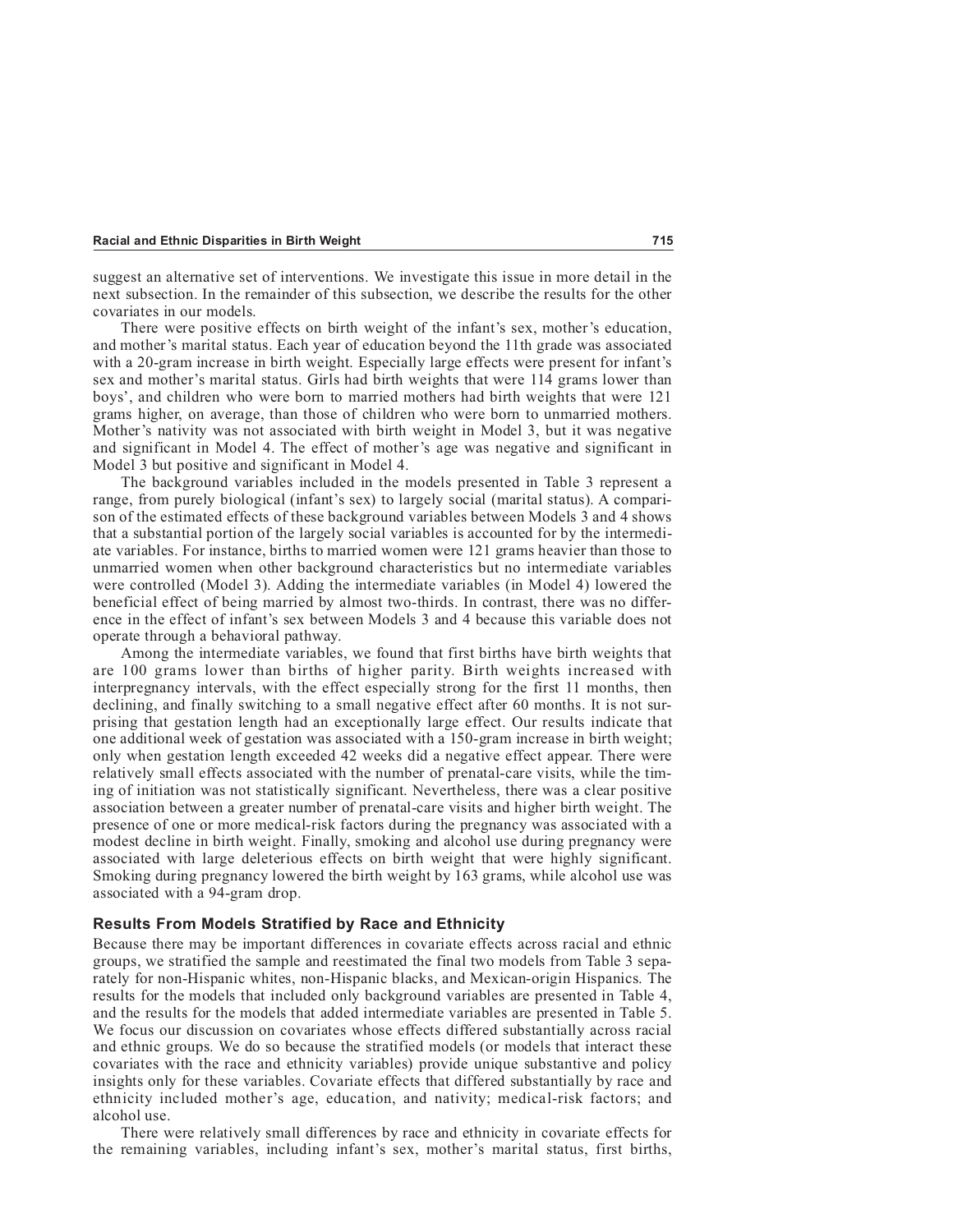| Variable                                      | Non-Hispanic<br>Whites |        | Non-Hispanic<br>Blacks |        | Mexican-Origin<br>Hispanics |        |  |  |  |  |
|-----------------------------------------------|------------------------|--------|------------------------|--------|-----------------------------|--------|--|--|--|--|
|                                               |                        |        |                        |        |                             |        |  |  |  |  |
| Infant's Sex                                  |                        |        |                        |        |                             |        |  |  |  |  |
| Male <sup>a</sup>                             |                        |        |                        |        |                             |        |  |  |  |  |
| Female                                        | $-119.3***$            | (10.0) | $-114.9***$            | (7.8)  | $-102.8***$                 | (10.9) |  |  |  |  |
| Mother's Education <sup>b</sup> (years)       | $15.6***$              | (3.0)  | 33.7***                | (3.3)  | $-1.3$                      | (5.2)  |  |  |  |  |
| Mother's Nativity                             |                        |        |                        |        |                             |        |  |  |  |  |
| U.S. born <sup>a</sup>                        |                        |        |                        |        |                             |        |  |  |  |  |
| Foreign born                                  | $-35.6*$               | 14.0   | 89.6**                 | 31.4   | $-5.8$                      | 15.4   |  |  |  |  |
| Mother's Marital Status                       |                        |        |                        |        |                             |        |  |  |  |  |
| Not married <sup>a</sup>                      |                        |        |                        |        |                             |        |  |  |  |  |
| Married                                       | 155.0***               | 14.9   | $131.5***$             | 11.4   | 76.3***                     | 12.2   |  |  |  |  |
| Mother's Age (years)                          | $-0.8$                 | 1.0    | $-6.6***$              | 0.8    | $9.5***$                    | 1.0    |  |  |  |  |
| Constant                                      | 3,322.2***             | 13.9   | $3,070.0***$           | 7.1    | 3,383.4***                  | 15.9   |  |  |  |  |
| Model $F$ test $(df)$                         | 66.2***                | (5)    | $106.9***$             | (5)    | $50.6***$                   | (5)    |  |  |  |  |
| <b>Tract Fixed Effects</b>                    | Yes                    |        |                        | Yes    |                             | Yes    |  |  |  |  |
| <b>Tract Fixed Effects</b><br>$F$ test $(df)$ | $1.15***$              | (602)  | $1.18***$              | (628)  | $1.17***$                   | (492)  |  |  |  |  |
| Adjusted $R^2$                                | 0.03                   |        |                        | 0.02   |                             | 0.02   |  |  |  |  |
| Number of Observations                        | 12,918                 |        |                        | 26,005 |                             | 10,181 |  |  |  |  |

**Table 4. Fixed-Effects Linear Regression Models of Birth Weight, by Racial/Ethnic Group, Chicago, 1990: Background Variables**

*Source:* Authors' calculations using 1990 data on Chicago vital statistics.

*Note:* Standard errors are shown in parentheses.

a Reference category.

<sup>b</sup>Years of schooling beyond the 11th grade.

\**p* < .05; \*\**p* < .01; \*\*\**p* < .001

gestation length, and cigarette smoking. Consequently, the simpler models presented in Table 3 that used data that were pooled across all racial and ethnic groups would be fine for these variables, even when there were dramatic differences in characteristics across racial and ethnic groups. One example concerns the effects of mother's marital status. Results from the pooled model (Model 3, Table 3) show that children who were born to married women had birth weights that were 121 grams higher than those of their nonmarried counterparts. When we estimated this relationship separately by race and ethnicity, we found (from Table 4) that the marriage effect was 155 grams for non-Hispanic whites, 132 grams for non-Hispanic blacks, and 76 grams for Mexican-origin Hispanics. Especially noteworthy is the relative similarity in the effects for non-Hispanic whites and blacks. This similarity is remarkable because 80% of the births to non-Hispanic whites occurred within marriages, *four times* the percentage among non-Hispanic blacks.

The effects of mother's age differed the most dramatically across racial and ethnic groups. In contrast, differences in mothers' mean ages were much smaller, with non-Hispanic blacks giving birth at the youngest ages (mean of 24 years), followed by Mexican-origin Hispanics (mean of 26 years), and non-Hispanic whites (mean of 28 years). However, the lower average ages translate into a far higher teenage pregnancy rate among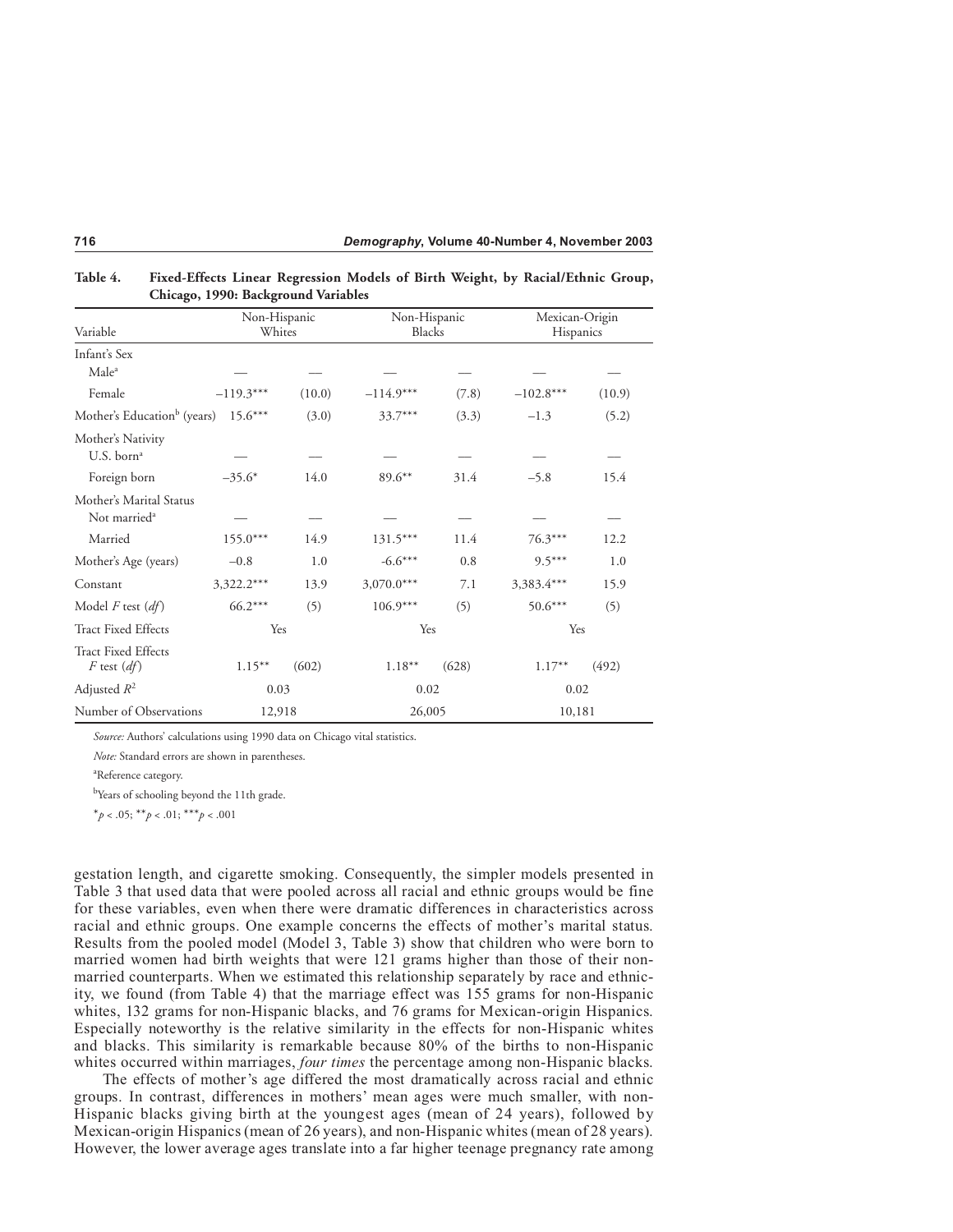non-Hispanic blacks, which at 28% was roughly twice as high as the rate for Mexicanorigin Hispanics (15%) and almost four times higher than the rate for non-Hispanic whites (7%). Mother's age was unrelated to birth weight for non-Hispanic whites. For non-Hispanic blacks, the age effect was negative and statistically significant: a one-year increase in age was associated with a 7-gram decrease in birth weight. Finally, for Mexican-origin Hispanics, age was positive and significant, with a one-year increment in age associated with a 10-gram increase in birth weight. Although these differences were not enough to account for much of the total disparity in birth weight between non-Hispanic blacks and the other two groups, they certainly contributed to it. The deleterious effects of age on maternal and child health for blacks has been characterized as a form of rapid "weathering" that arises from their more difficult life circumstances (Geronimus 1992).

Differences in the effects of mother's education were large across the racial and ethnic groups. Education had a statistically significant relationship with birth weight only for non-Hispanic whites and non-Hispanic blacks; for Mexican-origin Hispanics, education for women had extremely small (and insignificant) effects on birth weight. One additional year of education (beyond the 11th grade) was associated with a 34-gram increase in birth weight for non-Hispanic blacks, an effect that was twice as high as that for non-Hispanic whites of 16 grams. However, the difference in mean years of education between non-Hispanic whites and non-Hispanic blacks was just over one year, substantially smaller than the difference in years of education between Mexican-origin Hispanics and non-Hispanic whites of 3.4 years. A possible reason for the substantially larger effect of education for non-Hispanic blacks is that they face a more challenging environment that they have to navigate to achieve a healthy pregnancy and birth because of disadvantage and discrimination, and education provides women with the knowledge and ability to navigate these environments more successfully.

There was no difference in birth weight between native-born and foreign-born Mexican-origin Hispanics after background characteristics were controlled, in contrast to previous studies that were unable to account entirely for higher birth weights among foreign-born Mexican-origin Hispanics (e.g., Landale, Oropesa, and Gorman 1999). However, non-Hispanic black immigrants had substantially higher birth weights than nonimmigrants. This finding is likely to be related to the selectivity of these two groups, compared with their native-born co-ethnics. Less than 2% of the non-Hispanic blacks were foreign born, in contrast to 81% of the Mexican-origin Hispanics. The small immigrant stream of non-Hispanic blacks was likely to have been more select, in terms of both observed and unobserved characteristics, than was the huge stream of Mexican-origin Hispanics. For non-Hispanic whites, foreign-born mothers had slightly lower birth weights.

We turn next to Table 5, which presents the results for models that included intermediate factors. We focus on two sets of findings. First, we discuss changes in the effects of the background variables (comparing these results to those in Table 4). Second, we discuss the effects of the intermediate factors, again highlighting similarities and differences across the three racial/ethnic groups.

As expected, the effects of the background variables were again attenuated in almost every instance once we incorporated intermediate factors into the models. However, essentially no statistically significant effects were rendered insignificant, although some of the effects changed substantially. In particular, by including the intermediate factors, we accounted for a large portion of the effect of education (for non-Hispanic whites and blacks), of mother's nativity (for non-Hispanic blacks), marital status (for all three groups), and age (especially for non-Hispanic blacks). The largest and most consistent changes occurred for marital status. The intermediate factors in our models accounted for roughly two-thirds of the birth-weight advantage experienced by children of married mothers. This finding suggests that married women generally practiced health-related behaviors during their pregnancies that were beneficial for their babies, such as not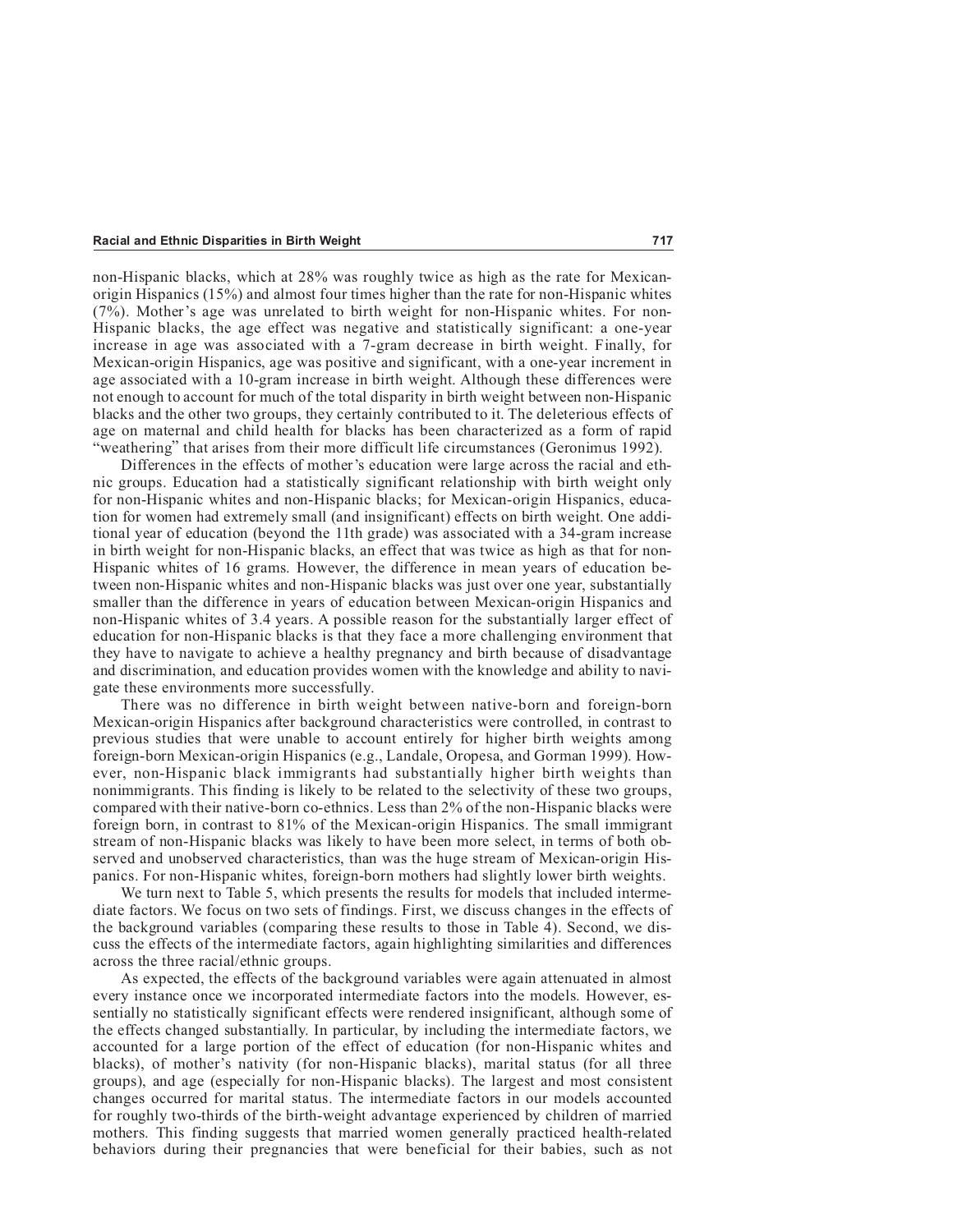| Variable                                                        | Non-Hispanic<br>Whites |                          | Non-Hispanic<br>Blacks |                          | Mexican-Origin<br>Hispanics |        |
|-----------------------------------------------------------------|------------------------|--------------------------|------------------------|--------------------------|-----------------------------|--------|
| Infant's Sex                                                    |                        |                          |                        |                          |                             |        |
| Male <sup>a</sup>                                               |                        |                          |                        |                          |                             |        |
| Female                                                          | $-128.6***$            | (8.0)                    | $-113.1***$            | (5.7)                    | $-113.3***$                 | (9.3)  |
| Mother's Education <sup>b</sup> (years)                         | $9.0***$               | (2.6)                    | $13.9***$              | 2.5                      | 0.3                         | (4.5)  |
| Mother's Nativity<br>U.S. born <sup>a</sup>                     |                        |                          |                        |                          |                             |        |
| Foreign born                                                    | $-36.4***$             | (11.5)                   | $68.0**$               | (23.0)                   | $-32.4*$                    | (13.3) |
| Mother's Marital Status                                         |                        |                          |                        |                          |                             |        |
| Not married <sup>a</sup>                                        |                        |                          |                        |                          |                             |        |
| Married                                                         | 53.9***                | (12.4)                   | 55.4***                | (8.5)                    | $27.6***$                   | (10.6) |
| Mother's Age (years)                                            | 0.5                    | (0.9)                    | $-1.5*$                | (0.7)                    | $7.6***$                    | (1.0)  |
| First Birth                                                     |                        |                          |                        |                          |                             |        |
| No <sup>a</sup>                                                 |                        |                          |                        |                          |                             |        |
| Yes                                                             | $-116.7***$            | (10.0)                   | $-78.5***$             | (7.6)                    | $-124.8***$                 | (12.0) |
| Interpregnancy Interval <sup>c</sup> (spline)                   |                        |                          |                        |                          |                             |        |
| $0-11$ months                                                   | 2.3                    | (3.0)                    | $7.9***$               | (1.6)                    | $8.5***$                    | (2.8)  |
| $12-59$ months                                                  | 0.6                    | (0.4)                    | $-0.1$                 | (0.3)                    | 0.5                         | (0.4)  |
| 60 or more months                                               | $-0.9**$               | (0.3)                    | $-0.5***$              | (0.2)                    | $-1.5***$                   | (0.4)  |
| Interpregnancy Interval Missing <sup>c</sup><br>No <sup>a</sup> |                        |                          |                        |                          |                             |        |
| Yes                                                             | $-31.1$                | (30.1)                   | $-56.8**$              | (20.0)                   | $-29.2$                     | (28.4) |
| Gestation Length (spline)                                       |                        |                          |                        |                          |                             |        |
| $18-41$ weeks                                                   | $163.4***$             | (2.7)                    | $147.4***$             | (1.3)                    | $142.6***$                  | (3.1)  |
| $42 - 50$ weeks                                                 | 15.6                   | (15.6)                   | $-34.2***$             | (9.3)                    | $-24.3$                     | (16.2) |
| Adequacy of Prenatal-Care Initiation                            |                        |                          |                        |                          |                             |        |
| Inadequate                                                      | $-12.3$                | (29.1)                   | 20.9                   | (14.4)                   | 21.5                        | (27.6) |
| Intermediate                                                    | $-19.1$                | (21.4)                   | $20.0^{\dagger}$       | (11.2)                   | 16.8                        | (19.9) |
| Adequate                                                        | $-2.8$                 | (11.1)                   | $-14.3*$               | (7.2)                    | $-6.1$                      | (11.8) |
| Adequate plus <sup>a</sup>                                      |                        |                          |                        |                          |                             |        |
| Adequacy of Prenatal-Care Visits                                |                        |                          |                        |                          |                             |        |
| Inadequate                                                      | $-31.5$                | (28.8)                   | $-31.0*$               | (14.8)                   | $-47.8^{\dagger}$           | (28.5) |
| Intermediate                                                    | $-19.1$                | (15.0)                   | $-16.5^{\dagger}$      | (9.2)                    | $-36.6*$                    | (15.4) |
| Adequate <sup>a</sup>                                           | $\equiv$               | $\overline{\phantom{0}}$ |                        | $\overline{\phantom{a}}$ | $\overline{\phantom{0}}$    |        |
| Adequate plus                                                   | $-14.7$                | (13.5)                   | 5.6                    | (9.6)                    | 8.6                         | (16.5) |
| Number of Prenatal-Care Visits (spline)                         |                        |                          |                        |                          |                             |        |
| $0-14$ visits                                                   | 1.8                    | (3.2)                    | $6.8***$               | (1.9)                    | 3.0                         | (3.6)  |
| 15 or more visits                                               | $-0.4$                 | (2.8)                    | 2.0                    | (1.6)                    | $-1.1$                      | (3.5)  |

**Table 5. Fixed Effects Linear Regression Models of Birth Weight by Racial/Ethnic Group for Chicago, 1990: Background and Intermediate Variables**

*(continued)*

smoking or consuming alcohol. The other notable change is that the effect of mother's age for non-Hispanic blacks was attenuated substantially and is significant only at the .10 level after the intermediate factors were controlled. This finding suggests that older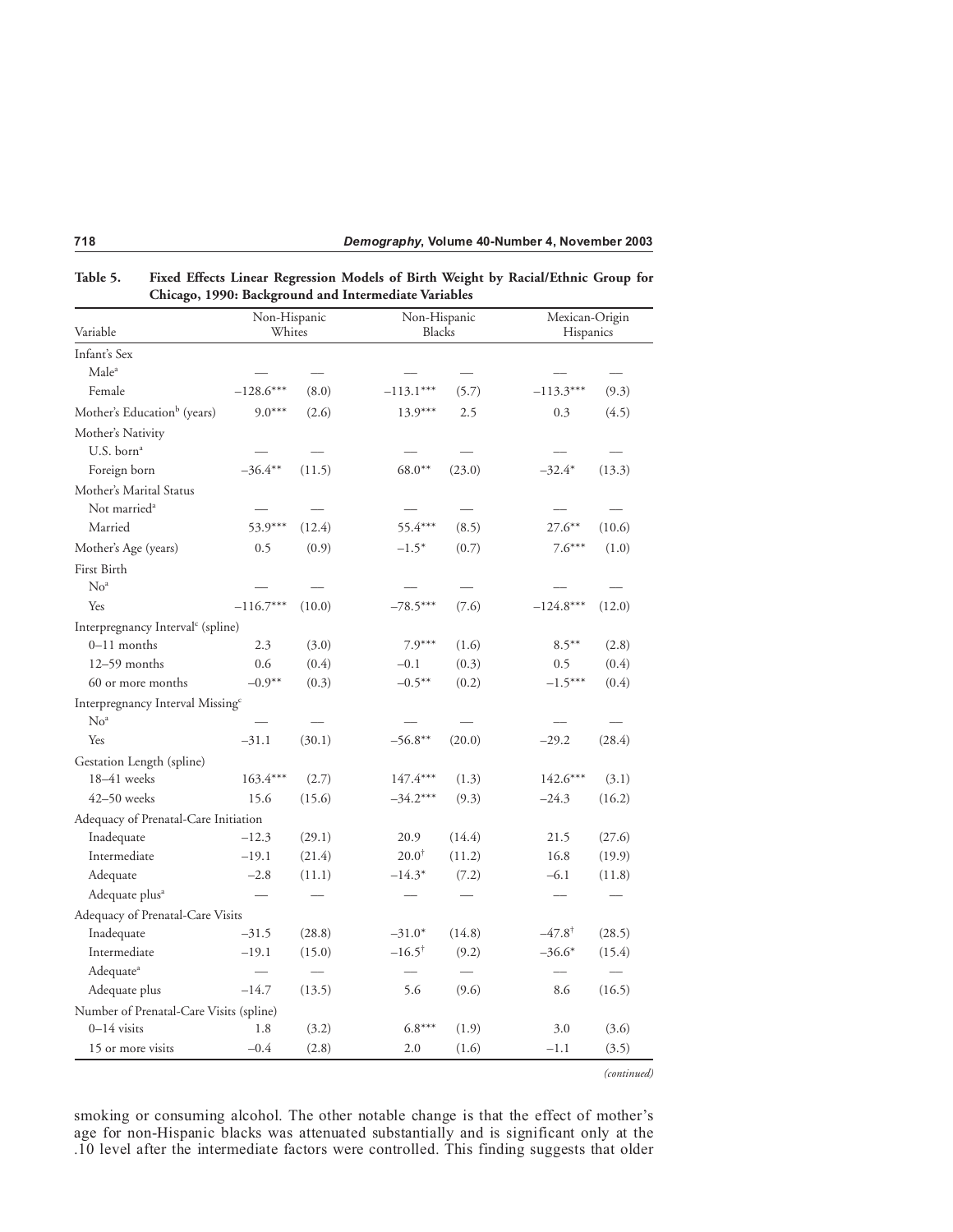*(Table 5, continued)*

| Variable                                          | Non-Hispanic<br>Whites |        | Non-Hispanic<br><b>Blacks</b> |        | Mexican-Origin<br>Hispanics |         |
|---------------------------------------------------|------------------------|--------|-------------------------------|--------|-----------------------------|---------|
| Prenatal-Care Initiation Missing                  |                        |        |                               |        |                             |         |
| No <sup>a</sup>                                   |                        |        |                               |        |                             |         |
| Yes                                               | $-2.5$                 | (58.6) | $72.5*$                       | (29.9) | $112.7^{\dagger}$           | (64.8)  |
| Prenatal-Care Visits Missing                      |                        |        |                               |        |                             |         |
| No <sup>a</sup>                                   |                        |        |                               |        |                             |         |
| Yes                                               | 29.7                   | (65.2) | $-109.6**$                    | (39.3) | $-23.3$                     | (74.5)  |
| Medical-Risk Factors                              |                        |        |                               |        |                             |         |
| None <sup>a</sup>                                 |                        |        |                               |        |                             |         |
| Any                                               | 9.4                    | (10.4) | $-36.1***$                    | (7.8)  | $-13.8$                     | (14.5)  |
| Smoked During Pregnancy<br>No <sup>a</sup>        |                        |        |                               |        |                             |         |
| Yes                                               | $-148.6***$            | (18.7) | $-159.0***$                   | (11.0) | $-122.4***$                 | (42.0)  |
| Cigarettes per Day <sup>d</sup>                   | $-2.1*$                | (0.9)  | 0.1                           | (0.5)  | $-0.2$                      | (2.1)   |
|                                                   |                        |        |                               |        |                             |         |
| Alcohol Use During Pregnancy<br>None <sup>a</sup> |                        |        |                               |        |                             |         |
| Some                                              | $-25.8$                | (46.8) | $-105.1***$                   | (26.8) | $-30.0$                     | (245.9) |
| Alcoholic Drinks per Week <sup>e</sup>            | 1.4                    | (12.3) | 4.4                           | (3.9)  | $-66.2$                     | (71.3)  |
| Alcohol Use Missing                               |                        |        |                               |        |                             |         |
| No <sup>a</sup>                                   |                        |        |                               |        |                             |         |
| Yes                                               | 39.5                   | (54.8) | 36.8                          | (35.4) | 142.5                       | (258.1) |
| Place of Delivery                                 |                        |        |                               |        |                             |         |
| Hospital <sup>a</sup>                             |                        |        |                               |        |                             |         |
| Other                                             | 54.9                   | (42.0) | $-109.0***$                   | (27.9) | $-85.4$                     | (99.2)  |
| Birth Attendant                                   |                        |        |                               |        |                             |         |
| Medical person <sup>a</sup>                       |                        |        |                               |        |                             |         |
| Midwife                                           | $-0.2$                 | (25.5) | $42.3^{\dagger}$              | (25.2) | $61.9*$                     | (31.2)  |
| Other                                             | $-56.0*$               | (23.9) | 5.3                           | (12.2) | $-16.7$                     | (19.8)  |
| Constant                                          | 3,536.1***             | (84.7) | 3,499.0***                    | (46.7) | 3,713.5***                  | (82.6)  |
| Model $F$ test $(df)$                             | 242.0***               | (31)   | 738.0***                      | (31)   | 133.3***                    | (31)    |
| <b>Tract Fixed Effects</b>                        | Yes                    |        | Yes                           |        |                             | Yes     |
| <b>Tract Fixed Effects</b><br>F test $(df)$       | 1.00                   | (602)  | $1.15***$ (628)               |        | $1.11*$ (492)               |         |
| Adjusted $R^2$                                    | 0.39                   |        | 0.48                          |        |                             | 0.30    |
| Number of Observations                            | 12,918                 |        | 26,005                        |        |                             | 10,181  |

*Source:* Authors' calculations using 1990 data on Chicago vital statistics.

*Note:* Standard errors are shown in parentheses.

a Reference category.

<sup>b</sup>Years of schooling beyond the 11th grade.

c Among women with a prior live birth.

d Cigarettes per day among women who smoked during pregnancy.

e Alcoholic drinks per week among women who used alcohol during pregnancy.

 $\phi^{\dagger} p < .10; \, {}^*p < .05; \, {}^{**}p < .01; \, {}^{***}p < .001$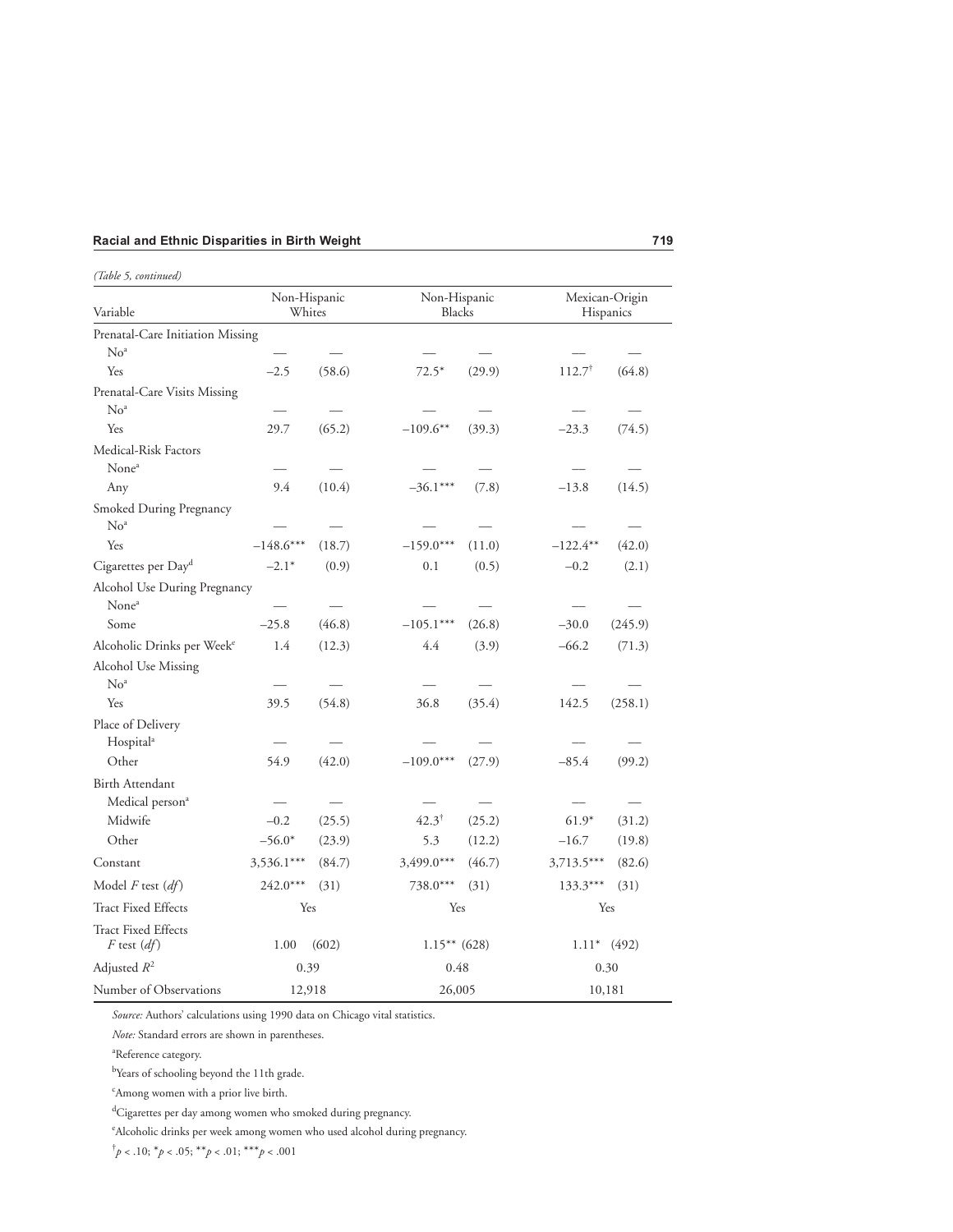non-Hispanic black mothers had less favorable pregnancy-related behaviors than did younger mothers; once these behaviors were taken into account, mother's age had a minor effect on birth weight (as was the case for non-Hispanic whites).

The effects of intermediate variables that were similar across the three racial and ethnic groups included first birth, interpregnancy interval, gestation length, and smoking. Substantial differences were observed for medical-risk factors, alcohol use, and place of delivery. A number of the intermediate variables did not have significant effects. For example, few of the indicators of prenatal care were statistically significant.

For the three intermediate variables for which there were substantial differences in effects across the groups, the only statistically significant effects were for non-Hispanic blacks. For this group, the deleterious effects of having a medical-risk factor, using alcohol during pregnancy, or having a nonhospital delivery were large, even though in all three cases there were minor differences in levels compared with non-Hispanic whites. This finding suggests a source of disadvantage for non-Hispanic blacks that may reflect either more serious medical-risk factors, more damaging patterns of alcohol use, poorer assistance with delivery, or worse treatment for medical-risk factors. The absence of clear effects for prenatal care may have been caused by adverse selection (i.e., women who anticipated problems with their pregnancies may have initiated earlier prenatal care) or other factors. However, there is some evidence that the adequacy of prenatal care visits was associated with higher birth weight.

#### **Decomposing Race/Ethnic Differentials in Birth Weight**

The final task is to summarize the differences in birth weight across the three racial and ethnic groups and, in particular, to identify the extent to which the measured background and intermediate covariates accounted for observed differences. In Table 6, we present a decomposition of the birth-weight differences among the three groups. The entries along the diagonal show observed values. The off-diagonal elements describe the counterfactual associated with a model (identified by the column) and a set of characteristics (identified by the row). For example, the top-right entry in the table shows the predicted mean birth weight for non-Hispanic whites if the effects of their (background and intermediate) characteristics on birth weight were the same as those for Mexican-origin Hispanics. The difference between this value (3,417.4) and the actual value for non-Hispanic whites (3,418.5) reflects overall differences in relationships, which are minor. The difference compared with the actual value for Mexican-origin Hispanics (3,383.8) reflects differences in characteristics, which, in this case, accounts for essentially the entire difference in mean birth weight between these two groups. Thus, the results indicate that the background and intermediate factors in the models account for all the birth-weight difference between non-Hispanic whites and Mexican-origin Hispanics. The result is symmetric, in that we reached the same conclusion when we examined predicted mean birth weight for Mexican-origin Hispanics using estimated relationships for non-Hispanic whites.

The measured characteristics account for just over half the birth-weight gap between non-Hispanic blacks and whites. Of the 331.7-gram difference in birth weight between non-Hispanic blacks and whites, 51% is accounted for by measured characteristics that were based on the model for non-Hispanic whites, and 55% is accounted for by measured characteristics that were based on the model for non-Hispanic blacks. That leaves 44%–49% that is accounted for by differences in the ways that the measured characteristics affect birth weight, as well as the omitted variables.

Comparing non-Hispanic blacks and Mexican-origin Hispanics, we found that the results differ, depending on which model is selected as the standard (note, however, that the standard errors of the counterfactual estimates are large). Of the 297.0-gram difference in birth weight between these two groups, 66% is accounted for by differences in characteristics when the non-Hispanic black model is used, while 44% is accounted for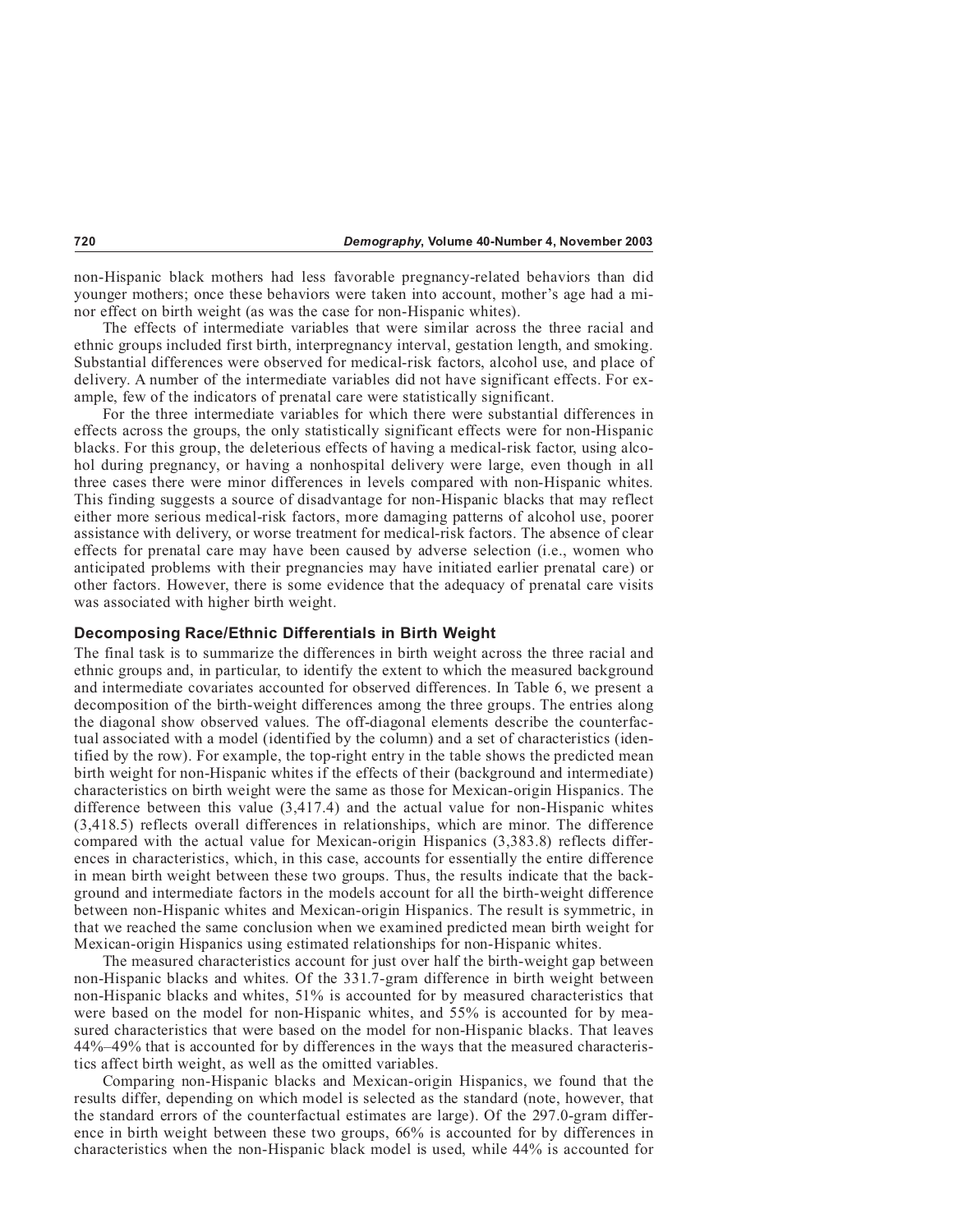| Racial/Ethnic<br>Group   | Model                  |                               |                                    |
|--------------------------|------------------------|-------------------------------|------------------------------------|
|                          | Non-Hispanic<br>Whites | Non-Hispanic<br><b>Blacks</b> | Mexican-origin<br><b>Hispanics</b> |
| Non-Hispanic Whites      | $3,418.5^a$ (3.9)      | $3,269.4$ $(7.0)$             | 3,417.4 (13.0)                     |
| Non-Hispanic Blacks      | 3,249.3<br>(8.8)       | $3,086.8^{\circ}$<br>(2.8)    | $3,253.9$ $(12.3)$                 |
| Mexican-Origin Hispanics | (9.4)<br>3,385.6       | 3,292.4 (18.9)                | (4.5)<br>$3,383.8^{\circ}$         |

**Table 6. Decomposition of Racial/Ethnic Differences in Birth Weight for Chicago, 1990**

*Source:* Authors' calculations using 1990 data on Chicago vital statistics.

*Notes:* Standard errors are shown in parentheses. Estimates are based on regression models shown in Table 5.

a Actual observed value.

when the Mexican-origin Hispanic model is used. The higher percentage explained by the non-Hispanic black model is due to this model's substantially better fit. In particular, the non-Hispanic black model has an adjusted  $R^2$  of .48—indicating that this model explained roughly half the variation in birth weight for non-Hispanic blacks. In contrast, the model for Mexican-origin Hispanics has an adjusted  $R^2$  of .30. The implication, however, is that there is a fairly large confidence interval in attributing this racial/ethnic gap in birth weight between characteristics and relationships. Nevertheless, it is clear that differences in characteristics do not explain the entire difference between non-Hispanic blacks and Mexican-origin Hispanics.

Overall these results suggest that the disadvantage in birth weights for infants who are born to non-Hispanic black mothers—compared with non-Hispanic white and Mexicanorigin Hispanic mothers—was not simply the result of non-Hispanic blacks being more disadvantaged according to their (measured) social characteristics and reproductive behaviors. Rather, there were significant differences in birth outcomes between non-Hispanic blacks and the other two groups when the characteristics of the mother and the pregnancy were set at exactly the same values, with non-Hispanic blacks faring substantially worse. This may be the result of the omission of important covariates—such as household income or measures of maternal stress or health status. However, it also suggests that for non-Hispanic blacks, not only were the effects of demographic, social, and reproductive factors overall less beneficial for the positive factors and more deleterious for the negative factors (as we showed earlier), but the consequences for birth weight of these differences were large.

#### **CONCLUSIONS**

The goal of this study was to examine differences in birth weight across racial and ethnic groups in Chicago in 1990. Specifically, our analyses addressed three questions. First, what proportion of racial and ethnic birth-weight disparities is explained by differences in maternal characteristics and health and reproductive behaviors? Second, what proportion of these disparities is explained by differences in the *effects* of these characteristics or behaviors on birth weight? Third, what proportion of the racial and ethnic disparities in birth weight are accounted for by neighborhood factors?

We found that measured characteristics accounted for about half the birth-weight gap between non-Hispanic whites and blacks (of 332 grams) and between non-Hispanic blacks and Mexican-origin Hispanics (of 297 grams). In both cases, the remainder was accounted for by differences in the effects of variables or unmeasured variables. This result has important implications for policies and programs to improve birth weight and to eliminate racial and ethnic disparities in infants' health. In particular, it suggests that it is not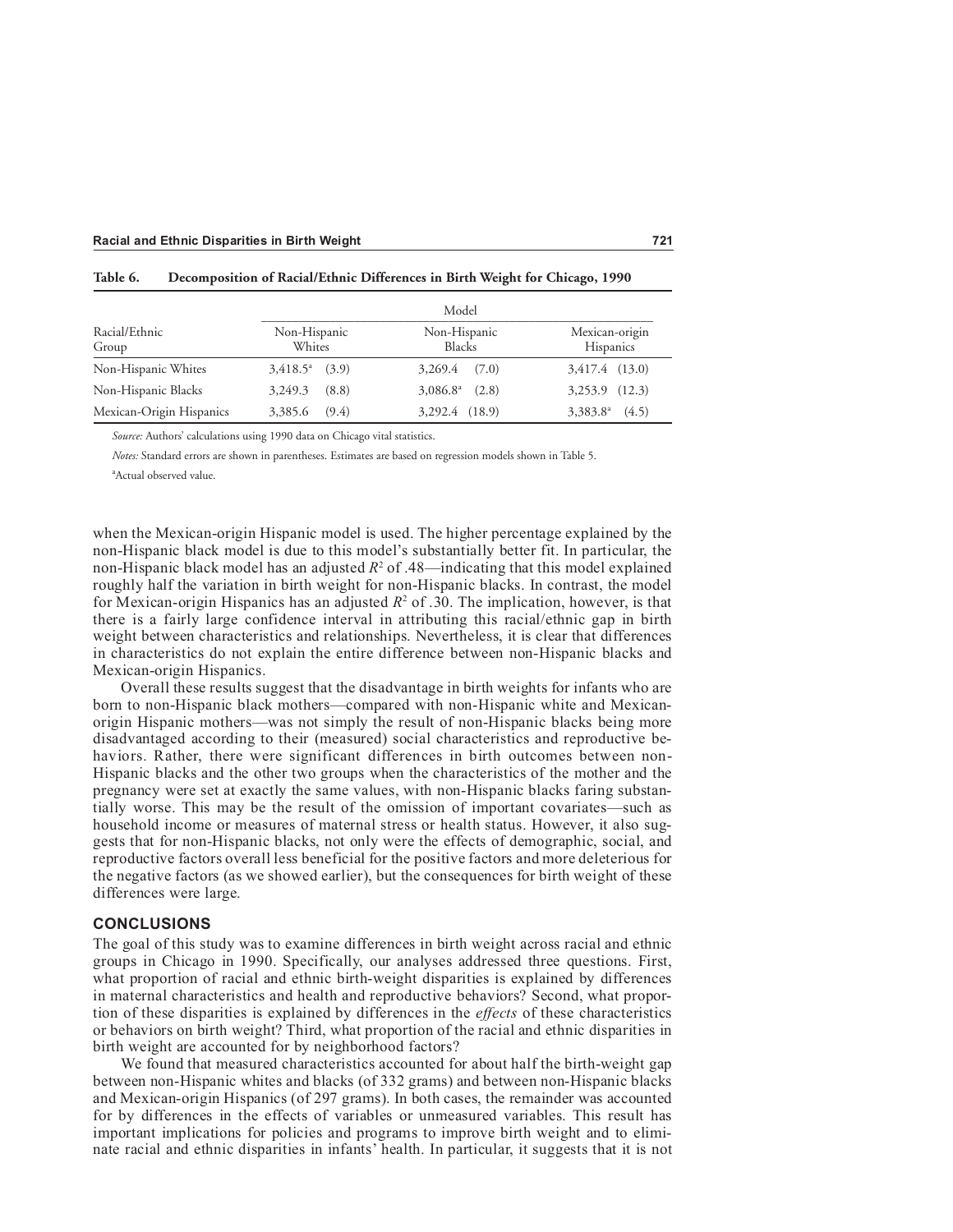enough simply to provide non-Hispanic black women with more advantageous characteristics, such as better education and access to medical care. Our results indicate that doing so may eliminate roughly half the current disparity in birth weight, at best. A slightly larger portion may be explained by differences in characteristics if certain unmeasured factors were included in the analysis. To eliminate the disparity, however, more significant structural changes are required—changes that would alter the way in which mothers' characteristics and behaviors affect birth outcomes.

The principal differences in characteristics that led to low birth weight among non-Hispanic black mothers were their lower levels of education, higher rates of nonmarital births, less-adequate prenatal care, higher rates of smoking, and, especially, shorter gestation lengths. A number of factors had distinct effects for non-Hispanic blacks compared with the other two groups, including mother's age, education, medical-risk factors, and alcohol use. Policy interventions to improve birth weight among non-Hispanic blacks need to focus on both sets of factors to eliminate racial and ethnic disparities. Policies that are designed to alter mothers' characteristics are fairly easy to design and implement, but ones that are aimed at changing relationships are more difficult to conceptualize, let alone implement.

One reason why relationships may differ—for example, that the effects of medicalrisk factors have a strong negative effect on birth weight only for non-Hispanic blacks—is that the underlying factor is actually different across the racial/ethnic groups. For example, given the same risk factor, non-Hispanic blacks may suffer from worse forms of a disease or condition. From an analytic perspective, better measurement of these factors may be the solution to this problem. However, another reason why relationships may vary is that processes may differ fundamentally across the racial/ethnic groups. For instance, non-Hispanic blacks may, for a variety of reasons, receive poorer health care for their risk factors, although the actual type and severity of the disease or condition is no different from that for either of the other two groups. Both issues should be investigated to develop a better understanding of racial and ethnic differences in birth weight and to design policies to eliminate them.

The Mexican-origin Hispanics in Chicago had remarkably good birth outcomes, despite their apparent socioeconomic disadvantage. Among the specific factors that contributed to such favorable birth outcomes were their lower levels of smoking and alcohol use and their lack of medical-risk factors. In addition, the Mexican-origin Hispanics had gestation lengths similar to those of the non-Hispanic whites. Our results suggest that although their mean birth weight was slightly lower than that for non-Hispanic whites, differences in the levels of measured covariates accounted for all this difference. A number of clear changes may be pursued from a policy perspective to improve birth weight among Mexican-origin Hispanics. They include increasing mothers' ages at birth and reducing nonmarital births.

Our results suggest that neighborhood factors are important in explaining differences in mean birth weight, accounting for 14% of the raw difference between non-Hispanic blacks and Mexican-origin Hispanics and as much as 30% of the difference between non-Hispanic blacks and whites. This is a particularly noteworthy result, given the persistent and striking spatial variation in the social, economic, and health characteristics of urban populations. In ongoing research, we are investigating the specific neighborhood factors that account for this finding.

#### **REFERENCES**

Adams, M. 2001. "Validity of Birth Certificate Data for the Outcome of the Previous Pregnancy, Georgia, 1980–1995." *American Journal of Epidemiology* 154:883–88.

Avchen, R.N., K.G. Scott, and C.A. Mason. 2001. "Birth Weight and School-Age Disabilities: A Population-Based Study." *American Journal of Epidemiology* 154:895–901.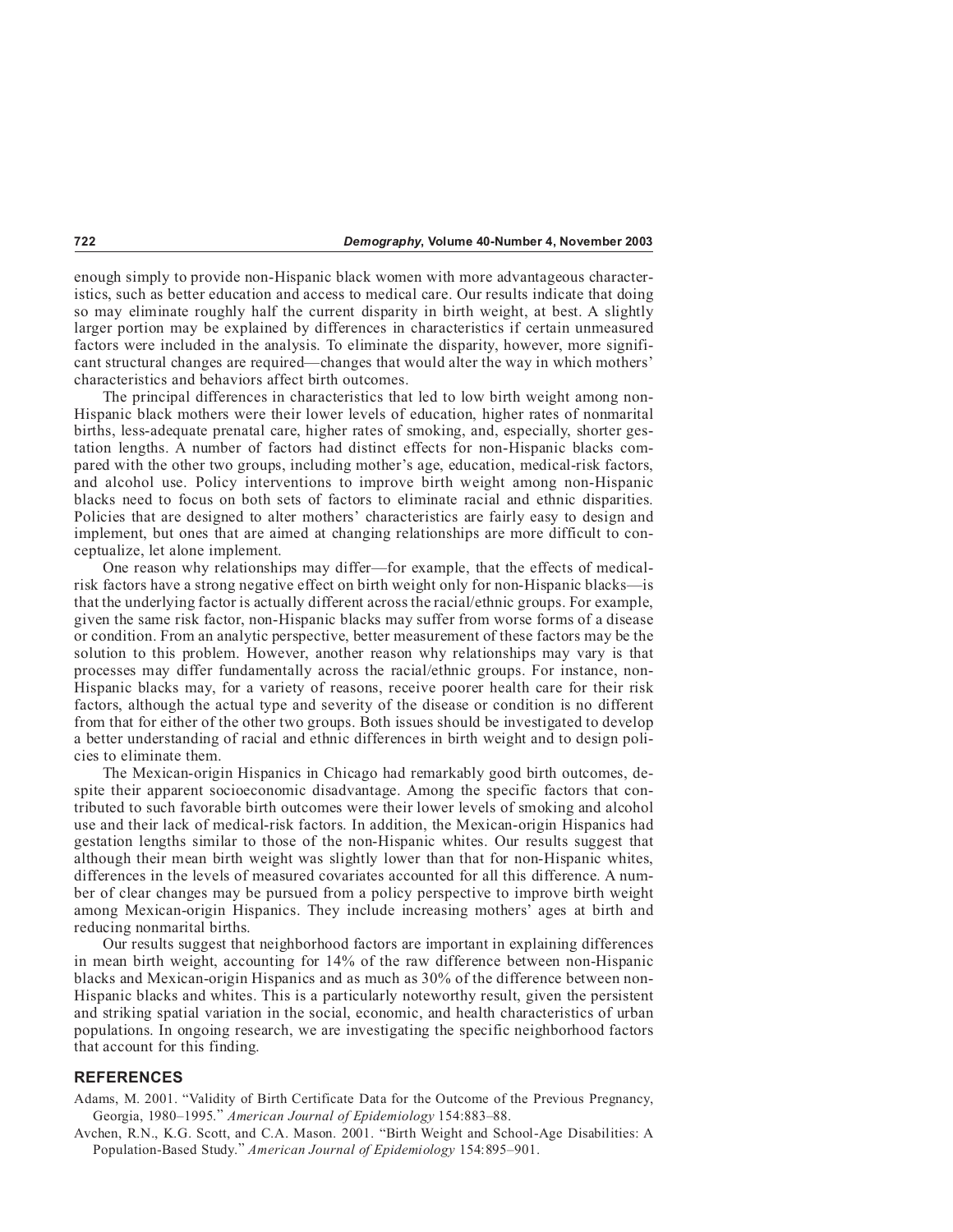Barker, D.J.P. 1998. *Mothers, Babies, and Disease in Later Life.* 2nd ed. London: BMJ.

- Barker, D.J.P., C.N. Hales, C.H.D. Fall, C. Osmond, K. Phipps, and P.M.S. Clark. 1993. "Type 2 (Non-Insulin-Dependent) Diabetes Mellitus, Hypertension and Hyperlipidaemia (Syndrome X): Relation to Reduced Fetal Growth." *Diabetologia* 36:62–67.
- Berg, C.J., L.S. Wilcox, and P.J. d'Almada. 2001. "The Prevalence of Socioeconomic and Behavioral Characteristics and Their Impact on Very Low Birth Weight in Black and White Infants in Georgia." *Maternal and Child Health Journal* 5:75–84.
- Boardman, J.D., Powers, D.A., Padilla, Y.C, and Hummer, R.A. 2002. "Low Birth Weight, Social Factors, and Developmental Outcomes Among Children in the United States." *Demography* 39:353–68.
- Buekens, P., F. Notzon, M. Kotelchuck, and A. Wilcox. 2000. "Why Do Mexican Americans Give Birth to Few Low-Birth-Weight Infants?" *American Journal of Epidemiology* 152:347–51.
- Buescher, P.A., K.P. Taylor, M.H. Davis, and J.M. Bowling. 1993. "The Quality of the New Birth Certificate Data: A Validation Study in North Carolina." *American Journal of Public Health* 83:1163–65.
- Buka, S.L., R.T. Brennan, J.W. Rich-Edwards, S.W. Raudenbush, and F. Earls. 2003. "Neighborhood Support and the Birth Weight of Urban Infants." *American Journal of Epidemiology* 157:1–8.
- Collins, J.W. and R.J. David. 1997. "Urban Violence and African-American Pregnancy Outcome: An Ecological Study." *Ethnicity and Disease* 7:184–90.
- Collins, J.W., N.F. Schulte, and A. Drolet. 1998. "Differential Effect of Ecologic Risk Factors on the Low Birthweight Components of African-American, Mexican-American, and Non-Latino White Infants in Chicago." *Journal of the National Medical Association* 90:223–29.
- Conley, D., and N.G. Bennett. 2000. "Is Biology Destiny? Birth Weight and Life Chances." *American Sociological Review* 65:458–67.
- Cramer, J.C. 1995. "Racial and Ethnic Differences in Birthweight: The Role of Income and Financial Assistance." *Demography* 32:231–47.
- Geronimus, A.T. 1992. "The Weathering Hypothesis and the Health of African-American Women and Infants: Evidence and Speculations." *Ethnicity and Disease* 2:207–21.
- Goldstein, H. 1995. *Multilevel Statistical Models.* London: Edward Arnold.
- Gorman, B.K. 1999. "Racial and Ethnic Variation in Low Birthweight in the United States: Individual and Contextual Determinants." *Health and Place* 5:195–207.
- Gortmaker, S.L., and P.H. Wise. 1997. "The First Injustice: Socioeconomic Disparities, Health Services Technology, and Infant Mortality." *Annual Review of Sociology* 23:147–70.
- Hausman, J. 1978. "Specification Tests in Econometrics." *Econometrica* 47:153–62.
- Heck, K.E., K.C. Schoendorf, and G.F. Chavez. 2002. "The Influence of Proximity of Prenatal Services on Small-for-Gestational-Age Birth." *Journal of Community Health* 27:15–31.
- Hessol, N.A., and E. Fuentes-Afflick. 2000. "The Perinatal Advantage of Mexican-Origin Latina Women." *Annals of Epidemiology* 10:516–23.
- Hummer, R.A. 1993. "Racial Differentials in Infant Mortality in the U.S.: An Examination of Social and Health Determinants." *Social Forces* 72:529–54.
- Innes, K.E., T.E. Byers, J.A. Marshall, A. Barón, M. Orleans, and R.F. Hamman. 2002. "Association of a Woman's Own Birth Weight With Subsequent Risk for Gestational Diabetes." *Journal of the American Medical Association* 287:2534–41.
- Institute of Medicine. 1985. *Preventing Low Birth Weight*. Washington, DC: National Academy Press.
- Jargowsky, P.A. 1997. *Poverty and Place*. New York: Russell Sage Foundation.

Kotelchuck, M. 1994a. "The Adequacy of Prenatal Care Utilization Index: Its US Distribution and Association With Low Birthweight." *American Journal of Public Health* 84:1486–89.

- -. 1994b. "An Evaluation of the Kessner Adequacy of Prenatal Care Index and a Proposed Adequacy of Prenatal Care Utilization Index." *American Journal of Public Health* 84:1414–20.
- Landale, N.S., R.S. Oropesa, and B.K. Gorman. 1999. "Immigration and Infant Health: Birth Outcomes of Immigrant and Native-Born Women." Pp. 244–85 in *Children of Immigrants: Health,*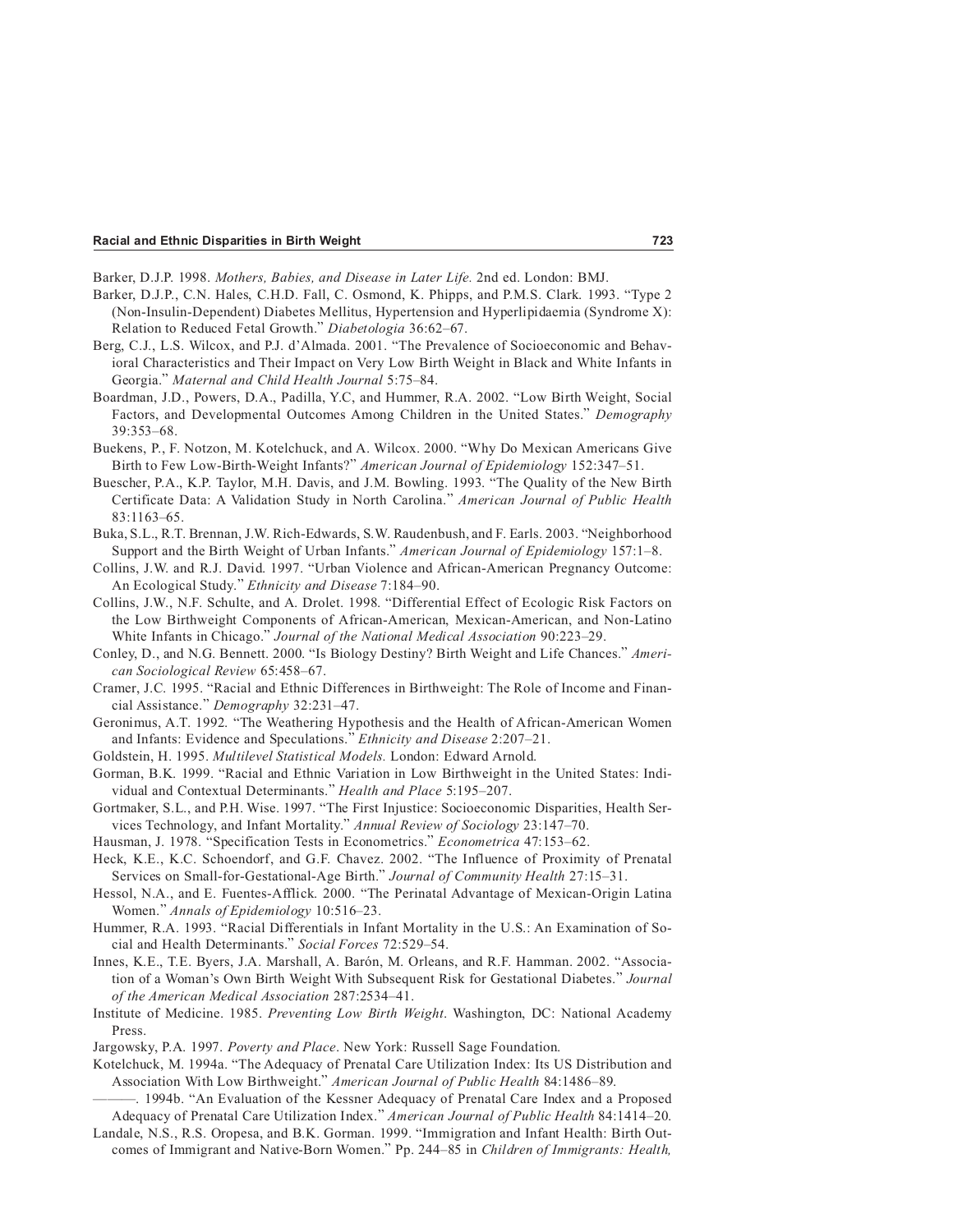*Adjustment, and Public Assistance*, edited by D.J. Hernandez. Washington, DC: National Academy Press.

- Law, C.M., M. de Swiet, C. Osmond, P.M. Fayers, D.J.P. Barker, A.M. Cruddas, and C.H.D. Fall. 1993. "Initiation of Hypertension in Utero and Its Amplification Throughout Life." *British Medical Journal* 306:24–27.
- Martin, J.A., B.E. Hamilton, S.J. Ventura, F. Menacker, and M.M. Park. 2002. *Births: Final Data for 2000*. National Vital Statistics Reports, Vol. 50, No. 5. Hyattsville, MD: National Center for Health Statistics.
- Massey, D.S. 1996. "The Age of Extremes: Concentrated Affluence and Poverty in the Twenty-First Century." *Demography* 33:395–412.
- Massey, D.S. and N.A. Denton. 1993. *American Apartheid*. Cambridge, MA: Harvard University Press.
- Minino, A.M., E. Arias, K.D. Kochanek, S.L. Murphy, and B.L. Smith. 2002. "Deaths: Final Data for 2000." *National Vital Statistics Reports* Vol. 50, No. 15. Hyattsville, MD: National Center for Health Statistics.
- Morenoff, J.D. 2001. "Place, Race, and Health: Neighborhood Sources of Group Disparities in Birthweight." Report No. 01-482. Ann Arbor: Population Studies Center, University of Michigan.
- Mosley, W.H., and L.C. Chen. 1984. "An Analytical Framework for the Study of Child Survival in Developing Countries." Pp. 25–45 in *Child Survival: Strategies for Research,* edited by W.H. Mosley and L.C. Chen. Supplement to Vol. 10 of *Population and Development Review*.
- National Center for Health Statistics. 1999. *Vital Statistics of the United States: Natality, 1997*. Hyattsville, MD: National Center for Health Statistics.
- O'Campo, P., X. Xue, M.C. Wang, and M. Caughy. 1997. "Neighborhood Risk Factors for Low Birthweight in Baltimore: A Multilevel Analysis." *American Journal of Public Health* 87: 1113–18.
- Pearl, M., P. Braveman, and B. Abrams. 2001. "The Relationship of Neighborhood Socioeconomic Characteristics to Birthweight Among 5 Ethnic Groups in California." *American Journal of Public Health* 91:1808–14.
- Pebley, A.R. and N. Sastry. Forthcoming. "Neighborhoods, Poverty and Children's Well-being: A Review." In *Social Inequality,* edited by K. Neckerman. New York: Russell Sage.
- Piper, J.M., E.F. Mitchel, M. Snowden, C. Hall, M. Adams, and P. Taylor. 1993. "Validation of 1989 Tennessee Birth Certificates Using Maternal and Newborn Hospital Records." *American Journal of Epidemiology* 137:758–68.
- Porter, T.F., A.M. Fraser, C.Y. Hunter, R.H. Ward, and M.W. Varner. 1997. "The Risk of Preterm Birth Across Generations." *Obstetrics and Gynecology* 90:63–67.
- Preston, S.H., and P. Taubman. 1994. "Socioeconomic Differences in Adult Mortality and Health Status." Pp. 279–318 in *Demography of Aging,* edited by L.G. Martin and S.H. Preston. Washington, DC: National Academy Press.
- Rauh, V.A., H.F. Andrews, and R.S. Garfinkel. 2001. "The Contribution of Maternal Age to Racial Disparities in Birthweight: A Multilevel Perspective." *American Journal of Public Health* 91:1815–24.
- Rawlings, J.S., V.B. Rawlings, and J.A. Read. 1995. "Prevalence of Low Birth Weight and Preterm Delivery in Relation to the Interval Between Pregnancies Among White and Black Women." *New England Journal of Medicine* 332:69–74.
- Richards, M., R. Hardy, D. Kuh, and M.E.J. Wadsworth. 2001. "Birth Weight and Cognitive Function in the British 1946 Birth Cohort: Longitudinal Population Based Study." *British Medical Journal* 322:199–203.
- Rich-Edwards, J.W., M.J. Stampfer, J.E. Manson, B. Rosner, S.E. Hankinson, G.A. Colditz, W.C. Willett, and C.H. Hennekens. 1997. "Birth Weight and the Risk of Cardiovascular Disease in a Cohort of Women Followed Up Since 1976." *British Medical Journal* 315:396–400.